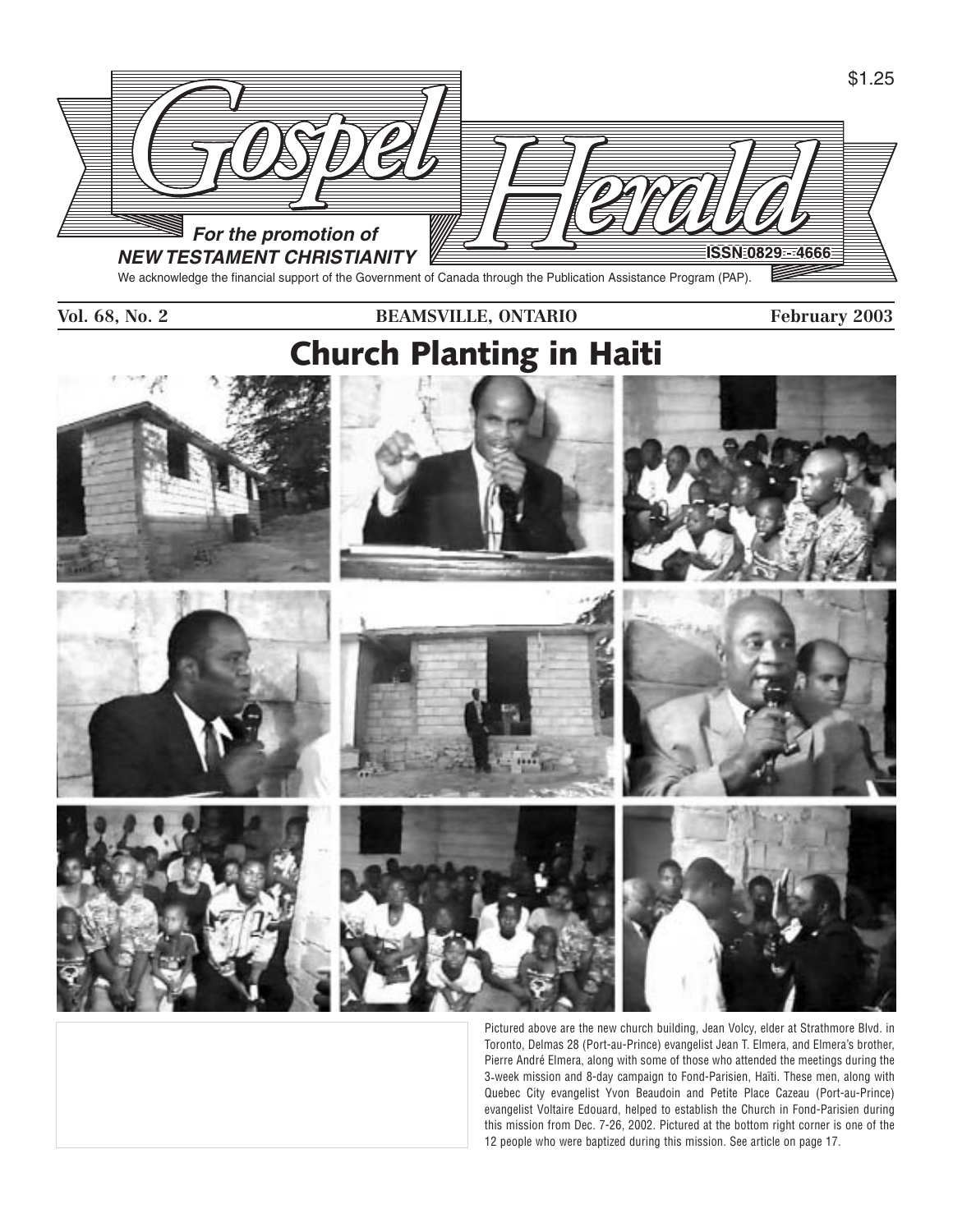## **Real Time, Real Place**

*Geoffrey H. Ellis*

The anguish was palpable, even<br>though viewed through the TV<br>screen that so readily dilutes<br>reality The man bowed to the earth in though viewed through the TV reality. The man bowed to the earth in grief having just learned of the death of his wife and child—accidental victims of the Israeli-Palestinian conflict.

Buffered by oceans and miles, we in North America cannot know the full scale of hate, horror and destruction, but we do know it is real. And we do witness the sad reality of two peoples—both prisoners to their mutual hate, and we shudder.

Nablus is the largest city in the West Bank. It has been the target of numerous Israeli incursions. The city is built in the same area that Jesus entered when he stopped for a drink at Jacob's well. The world has not changed appreciably from then until now—occupation, atrocities in the name of ruling authorities, atrocities in the name of the desperate oppressed. Real time, real place, both then and now.

The incarnation of Jesus is notable both in terms of what he surrendered in heaven and what he confronted on this earth. He landed in the middle of history when he came to live among us for a while. We should not suppose that, docetic-like, he drifted through this tragic world, removed from, immune to, and untouched by the harsh conditions of a world steeped in sin. His encounter with the Samaritan woman at the well (John 4) was in real time at a real place. Jesus acted sensitively in that setting. We who seek to serve the Master also function in real time and place and must respond appropriately in our setting.

Jesus was acutely aware of his surroundings, bursting as they were with historical happenings and symbolic implications. Don't you know that Jesus was keenly aware, as he drew near to the valley between the twin mounds of Gerizim and Ebal, that this was Abraham's first stopping place as he entered the land to which God had directed him? Here Abram built an altar as he remembered God's covenant promises to him (Gen. 12:6–7). And Jesus knew that he was the "Seed" included in those

promises by which all the nations of the world would be blessed.

Don't you know that Jesus was thoughtful concerning the presence of Joseph's bones resting in a nearby tomb in a field purchased by his father, Jacob (Gen.33:18–20; Jos. 24:32)? Israel, as God had renamed Jacob, was a type of Jesus, the antitypical New Israel. He was the final "Prince of God," ready to reign in God's restored kingdom.

Don't you know that Jesus was alert to the historical gathering of the Israelites, half of the assembly facing one mount and half the other to hear the Law read, when they first entered the Promised Land (Jos. 8)? In compliance with Moses' instructions given years before, the blessings and the curses of the Law were read in their hearing from the respective elevations. It was Jesus who would fulfill

### *We must respond appropriately in our setting.*

the high promise of God's will expressed in the Law (Matt. 5:17). And it was in the same location that Joshua gave his farewell address and renewed the covenant (Jos. 24).

Don't you know that Jesus was sobered by the discouraging history that soaked the surrounding land? These events had their focus here in the "Navel" of Palestine to which he had come. Here the ten northern tribes separated themselves from the southern tribes, Judah and Benjamin, only to subsequently collapse and forever disperse into the world through exile. Here the poor and dispossessed remnant intermarried with the incoming heathen tribes, ultimately to produce a hybrid people. Today, the one thousand or so remaining are the most inbred people on earth. Here these "Samaritans" built a temple on Mt. Gerizim when spurned later by the Judeans returning from their exile from assisting in the rebuilding of the walls of Jerusalem and the temple. Here repeated "incursions" from enemy nations destroyed Shechem, their temple, and their central city, Samaria. What a tragic history of failure and loss. What a sad picture of stubbornness and rebellion. What a squandering of opportunity and privilege. Yet Jesus was here not because of his sadness for the past but because of his hope for the future.

These thoughts were surely coursing through Jesus' mind as he rested that day at Jacob's well. Jesus' awareness of who he was and of the mission on which he was sent and of the blessings he was destined to supply would motivate him in the meeting shortly to unfold. John's description of Jesus' conversation with the Samaritan woman indicates that he was fully conscious of why he was there and what he was about. These insights also gave him the perspective by which to properly value the condition and need of the woman who was approaching him.

In our day, we are also driven by our perception of who we are, where we are, and where we are going. Consciously or otherwise, we are driven by events of the past, by the importance of the present, and the possibilities of the future. We must see ourselves as participating in the flow of history, receiving, modifying and bequeathing. Surely, the successes and failures of our spiritual forebears are both encouraging and instructive. The achievements of those who have gone before give us courage to believe that we can advance further. To retrogress is to betray their legacy. Jesus was about to unfold unheard of benefits for the human race to a limited peasant woman. We, also, must be captured by the grand vision of what God has in store for us in our time and place. The roots of our past are our privilege; the benefits of our bequest must be our glory!

Our history in this country of Canada goes back to very early years of its development—even to 1810 in Prince Edward Island. The settlement of Upper Canada and the concurrent planting of settlements and our churches took place in the 1820s and the 1830s. These churches sent missionaries into Western Canada in the *continued on page 14*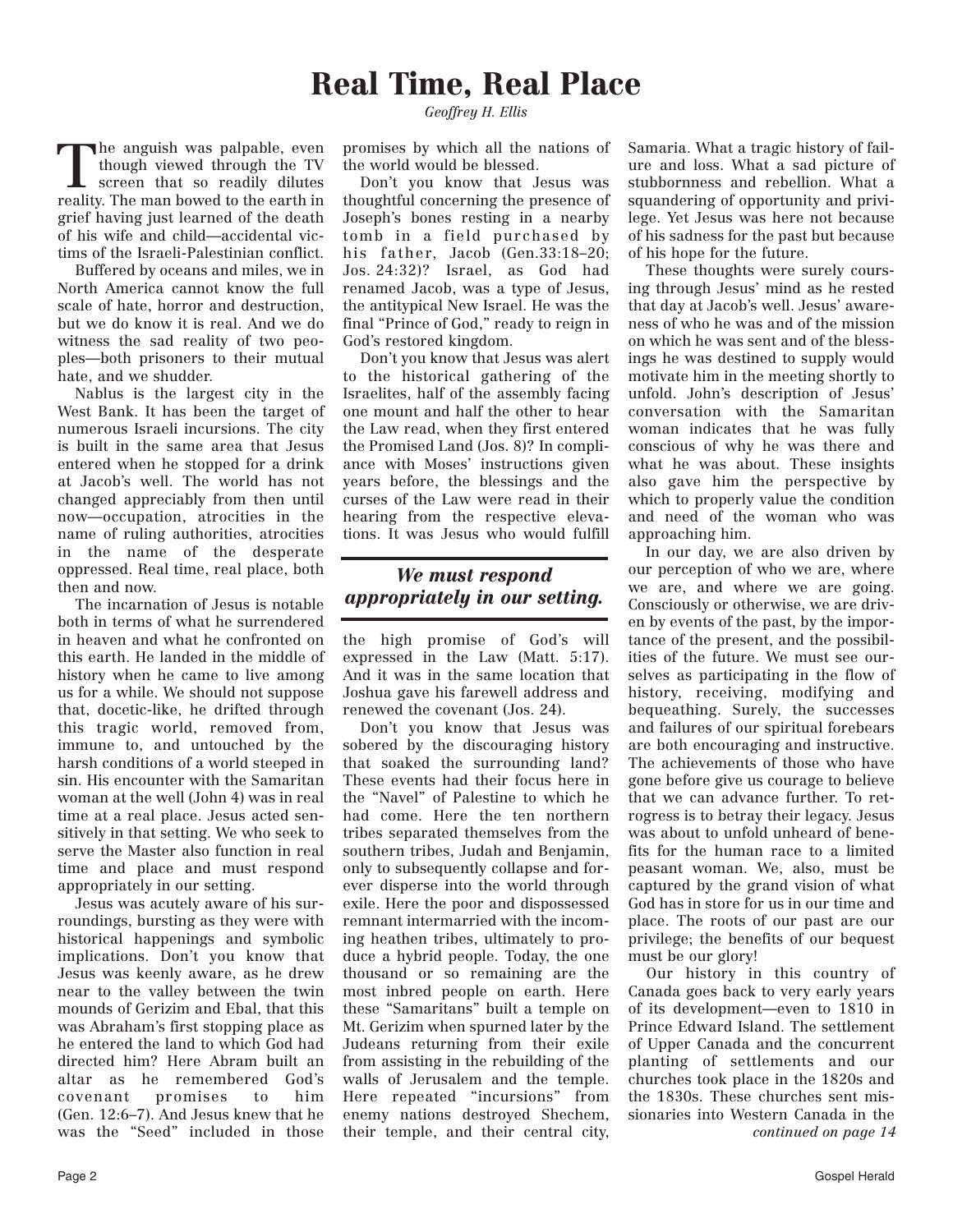## **God's Presence (Psalm 139)**

The Lord wants us to come to him<br>with our requests (Eph 6:18; Phil<br>4:6; 1 Tim 2:1). We ought to ask<br>him for strength to evergone temptation with our requests (Eph 6:18; Phil him for strength to overcome temptation (Mt 6:13). We might wish for more food to share with the hungry. We might desire that we had more money for tracts and books to teach the spiritually needy. But are these our greatest needs? Is not the greater need, in my life and yours, the need for a greater awareness of God's presence?

Yet we are afraid of God's presence. This was one of the first results of sin. Adam and Eve had enjoyed close communion with God, but after the first sin they hid from God's presence (Gen 3). Times have not changed. People, even Christian people, tend to hide from the presence of God. In many homes today there is never a moment of silence. From morning till night there must always be a radio or television on in the house. Why? Why is it that so many people want constant noise around them? Is it not an attempt to hide from God? Is it not an attempt to avoid being confronted with that "still small voice" (1 Kg 19:12) by which the Lord presses himself on our minds? With constant noise about us there is no possibility of meditation on the word of God. Without this meditation we become unaware of God's presence.

Without an awareness of God's presence it really does not matter what we believe about God. Satan does not mind if we believe that God is holy, as long as we think that he is distant. Satan does not mind if we think God powerful, as long as we think that he is uninterested. Our doctrine does nothing to change us unless we believe that God is present and aware at all times. A powerful but distant God is no comfort. A holy but unaware God is no check on temptation. That is why Psalm 139 focuses on developing an awareness of God's presence.

### **God (1–5)**

The Psalm opens by telling us what God does: he knows, he sees, he guides (1–5). Too often we live and pray as if God is unaware. Even our religion is

*Thayer Salisbury*

often centred on ourselves. We focus on what we must do, rather than on what God has done and is doing. Our prayers would be better, and our faith stronger, if our thoughts were more God-centred.

### **Man (6–12)**

We flee God's presence because of our sinfulness. We do not want him to be searching our hearts and minds. Although we may deny it, we are aware of the sin lurking there. Yet in fleeing his searching presence we also lose his protective presence. In fact that is all we lose. His searching presence does not end.

Man cannot escape the presence of God (6–12). We may deny that presence, we may be unaware of that presence,

### *People, even Christian people, tend to hide from the presence of God.*

but that presence is inescapable. He knows us and will search us. Like children, we may cover our eyes and believe that we are not seen, but we are seen. We cannot hide. Like Adam, we lose communion with God when we attempt to hide, but we do not succeed in making him unaware of our spiritual nakedness.

### **Worship (13–18)**

So let us rather rejoice in an awareness of his presence. Let us praise his presence (13–18). Let us look on its more positive aspect. Indeed, his constant presence means that all our failures are known; yet it also means that our past, present, and future are in good hands. It is the Lord who has formed us (14–15) and he has also planned our lives (16). That he has done this is beyond human understanding, but it is comforting if accepted by faith (17–18).

### **Inviting God's Presence (19–24)**

This Psalm contains two requests. The first is a request that God punish the wicked (19–22). It is not a selfish request. The writer is not requesting punishment on those who are harming him personally. His desire is that God's glory be defended. It is their offence against God, rather than any offence against the Psalmist personally, that motivates the call for punishment.

The closing request is a request for God's presence (23–24). No longer running from God, no longer hiding from his presence, this writer invites that presence. We should note that it is not only God's protective presence that is sought. The writer does not try to separate the protective presence from the searching presence. He wants to be searched and purified.

The Psalmist knows that the presence of God is not an easy matter. He knows that it is a fearful thing to fall into the hands of God (Heb 10:31). Yet that is exactly where he desires to be, in the hands of God (cf 2 Sam 24:14).

This is our great need, an awareness of and a desire for the presence of God. How is it with us? Do we seek the presence of God? Do we rejoice in the presence of God? Or are we, like Adam, foolishly trying to escape that presence? Let us pray the prayer of Psalm 139. Let us welcome the presence of God.

Manzini, Swaziland

## **BAYVIEW CHURCH OF CHRIST**

### is seeking a full time **Minister**

"Bayview has been at its present location in the centre of Toronto for over 50 years."

### **Please send resume and** audio/video tape to:

Michael Hilborn, Secretary **Bayview Church of Christ** 1708 Bayview Avenue Toronto, ON M4G 3C4

Email: mhilborn@baxter.net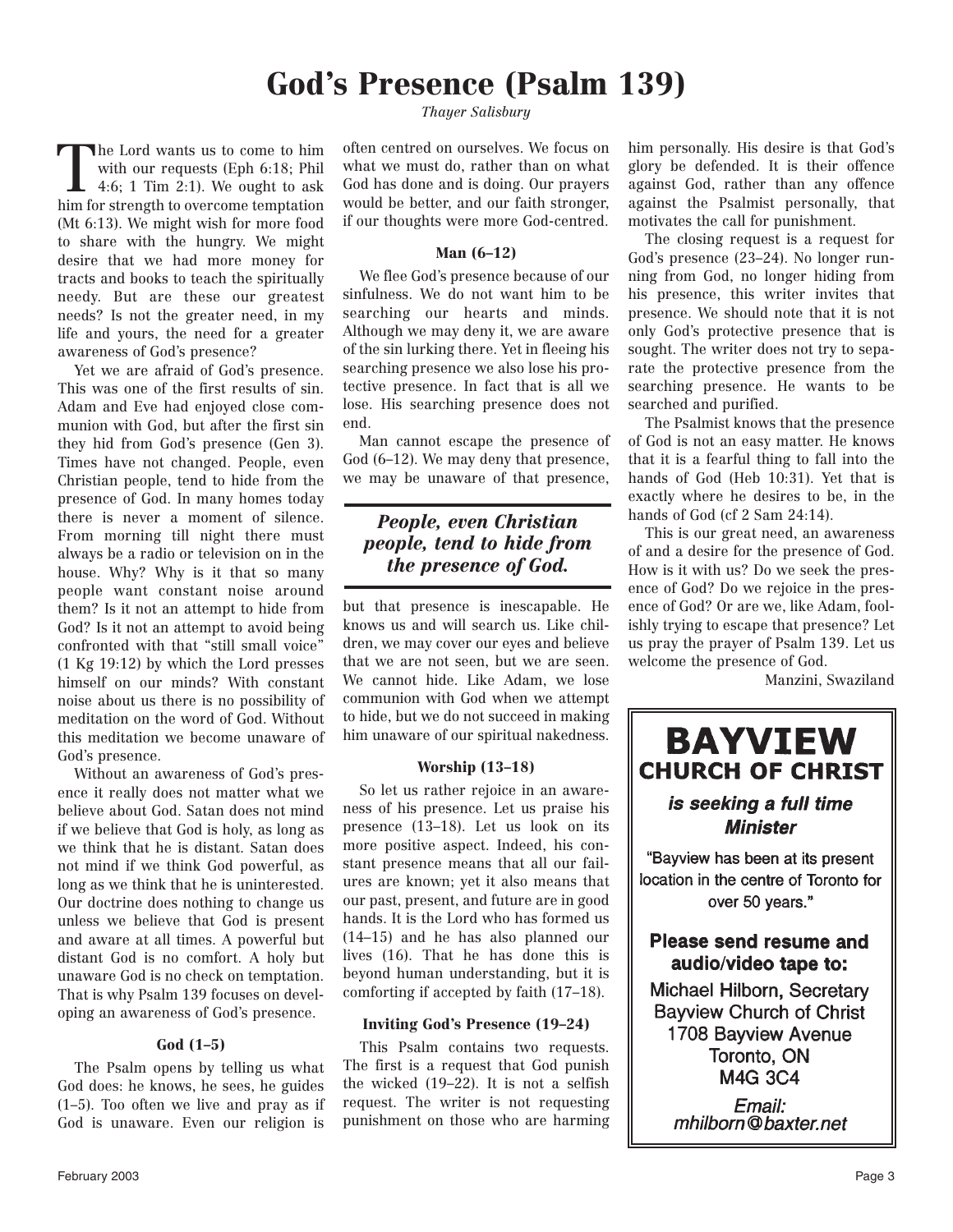

## **No Church is an Island**

*Wayne Turner*



When Christians describe the dif-<br>and the New Testament church,<br>and the words they use is ference between denominations and the New Testament church, one of the words they use is "autonomous." It is interesting to note that neither the words autonomy nor autonomous (nor any derivation) can be

found in scripture. Many people within the churches of Christ assume that autonomy is a distinctive term used almost exclusively by churches from the Restoration Movement. They are surprised to learn that many denominations also speak of practicing congregational autonomy, including Baptists, Pentecostals, Lutherans, Presbyterian and Reformed Churches, Open and Closed Brethren, the United Church of Christ (U.S.), and the Congregational Churches. These groups illustrate the diversity of meanings given to the term "autonomy." Even among churches of Christ, the word or the concept that it represents has been widely (and sometimes hotly) debated.

Literally, autonomy means self-law. In other words, it refers to self-governance. Among churches of the Reformed tradition, autonomy relates to those areas of work which are the responsibility of the local congregation: ministry of the word, administration of the sacraments and the exercise of discipline. They reason that while para-church (denominational) organization can legitimately function, they cannot usurp these areas of local autonomy. Obviously, many other denominations share a similar view. While speaking about (and often fiercely practicing) autonomy in local matters, they do not see any inconsistencies in having some form of central office or a supracongregational structure. Even some of the most intensely autonomous denominations, like the Congregationalists and many mainstream Baptists have established central organizations.

Herman C. Hanko of the Protestant Reformed Seminary wrote, "Failure to maintain the principle of the autonomy of the local congregation leads to hierarchy; failure to recognize the authority of the broader assemblies leads to independentism. Both are wrong." (http://www.rsglh.org/autonomy\_of\_the\_local\_church.htm) Like many of those who believe autonomy to be scriptural, Hanko seeks to avoid the ecclesiastical authority of hierarchical churches. He also sees a danger at the other end, an independence and isolationism that disassociates congregations from one another.

Among churches of Christ, the discussion of autonomy has taken different directions. For one, there has been extensive discussion how churches can co-operate with one another and still respect each other's autonomy. While

there have been different and strongly held consciences that have in some cases strained relationships and fellowship, there have also been many who have been able to discuss this with mutual respect for one another's views.

In more recent times, autonomy has been given a different spin. Essentially, autonomy has come to be understood as that principle of church governance that creates a complete independence between congregations and which allows a congregation to pursue different doctrines, practices or even names and forbids other congregations or their members from questioning these.

First, we need to understand that a local congregation is not truly autonomous, in the literal meaning of the term. Christ is the sole Head and Lord of the church. He purchased it with His blood. Therefore, at best, a local congregation has only a limited, or should we say, a delegated autonomy. Each local community of believers is a stewardship of the Lord's assets (mainly His people). Where Christ has spoken and revealed His will for the church, no one has autonomy. No one can change or alter His word in any way. We can neither bind nor loose what Jesus has not bound or loosed. Autonomy, therefore, does not give either a legislative or a lordship to the local church or its leaders. All are subject and accountable to Him.

Second, this means that autonomy is not a defence for apostasy or deviation from scriptural norms. We are not free to disregard scriptural authority, either by adding to or taking away from God's word. Many people have a hard time with this. Their understanding of autonomy would make the local church a democracy subject to the will of the majority. Every congregation is here to submit to and obey Christ. A clear example of this use of autonomy is seen in Canadian congregations who have introduced women praying in the worship assembly or the lighting of "Advent Wreath Candles."

*continued on page 15*



**Return Undeliverable Address Blocks to: 4904 King St. Beamsville, ON L0R 1B6**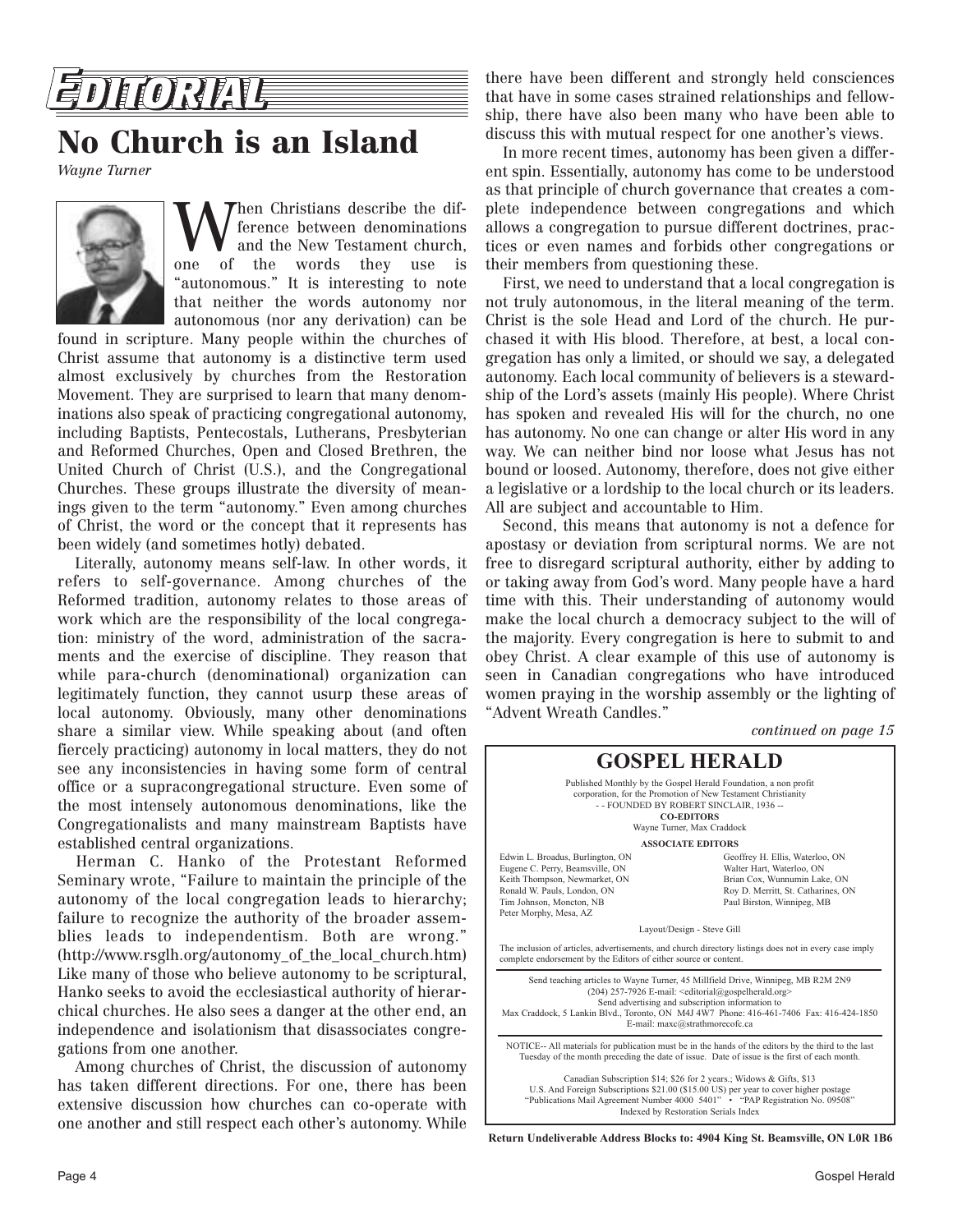# **ARESMUSINGS**

Articles for this page or reactions to it should be sent to **Max Craddock, Editor,** 5 Lankin Blvd., Toronto, ON M4J 4W7, Phone (416) 461-7406, e-mail <maxc@strathmorecofc.ca>

## **Further Thought on the Church as Community**

**Let us a** considered the idea of the Church as a community. This is a community into which and which are not the new set idea of the Church as a commuwhich one is born through the new birth. It is a community of people that one must choose to "join". The benefits of this community are great for those who are a part of it. It is a working community that is unified in shared vision and common goal. This month let us consider this goal.

"The Church does not exist to carry on its work in order to receive approval from the rest of human society. It is not interested primarily in securing its own position, privileges, or power…in fact, the Church is the only social group whose main objective has nothing to do with its own maintenance; it does not exist 'for itself' but for its mission. That mission is to proclaim its message with the hope that this may be accepted by men and women in all places and at all times, so that those people may attain to the best and most fulfilling life under God. In the New Testament phase, it is there to bring the 'abundant life' – in Hebrew this is Shalom – that is made available through response to the loving activity of God – again in Hebrew, the divine chesed or the 'loving-mercy' of God." (Norman Pittenger, "Becoming and Belonging", Morehouse Pub. Co., 1989, pp.87, 88)

Helping broken humanity come to know and love the creator is a major goal for the Christian community. In doing this "seeking" mankind is invited into the community to enjoy and share in the enriching life of the community. The Church must never loose sight of the fact that the major goal of its existence is the salvation of mankind. While the Church will have

a roll in providing for people's physical needs – this is abundantly clear from the early Church immediately following Pentecost as well as during the journeys of Paul when one task was gathering money to look after the needs of the saints back in Jerusalem – the most important work has always been the sharing the good news of redemption in Christ to a world that has sold out to Satan.

Because it feels a burden toward the lost, the Christian community reaches out to minister to the world, which is often hostile toward their efforts. Fully enjoying the warmth and comfort of Christian fellowship, the community feels the necessity of sharing this joy by calling the world to change and submit to the will of God. In a time when people are deliberately trying not to get involved with the needs of others, the committed Christian is putting forth his best effort at becoming involved.

A good example of the spirit of the Christian community is Jesus parable of the good Samaritan. This familiar parable illustrates the need for involvement to allow Christ to shine through his community, the Church. Of all those who passed by the man who had been beaten and left to die, only one was willing to take the chance of getting involved. He was the one who was least expected to understand the goal of godliness. His actions were totally unacceptable to those who were only concerned for themselves.

In commenting on this parable, S. D. Gaede wrote, "I noted, early in our journey, that the modern world is annoyed by the good Samaritan, not by the priest or the Levite. We are irked by the good Samaritan, not because we fail to appreciate his altruistic act, but his world is so alien from our own that his actions hardly make sense. From the perspective of modernity, the Samaritan simply did everything wrong." ("Belonging: Our Need For Community in the Church and Family", Zondervan Pub., 1985, p. 275)

The mistakes made by the Samaritan are first that he based his actions on the needs of the beaten and robbed man rather than on his own personal profit. In fact, he put himself in danger by stopping in the first place. He was a target for robbery and beating himself as he was ministering to the needs of the victim. By passing the injured man the priest and the Levite maintained their schedule and saved whatever the cost would have been to care for the beaten man. The Samaritan not only broke his schedule but also spend money he would never, in all likelihood, get back.

The second failure of the Samaritan was that he got involved. He could have excused himself from involvement with many "reasonable" excuses and most would have considered that it was the wise thing to do. Even though such an act as he performed put him in danger, his goal, if we compare him to a Church community member, was to please God and honour him. Such men as the Samaritan can easily have their generosity exploited. However, it is the Samaritan's type of attitude that makes one appreciate the Church community.

In looking at the goal of community it becomes obvious that a renewal of mind is required to fulfill the commission that Christ gave us. Not simply the stating of rules or demands, but the change in thinking that takes one from a worldly view to a Christ like view.(2 Corinthians 5:16,17) Seeing all mankind as equal before God is still a revolutionary thought among some in our world today. Ethnic background, financial position, language, social standing, educational levels, and colour are still barriers to the spirit of community. Christ came to break down all barriers and demonstrated this in his daily contact with people of *continued on page 14*

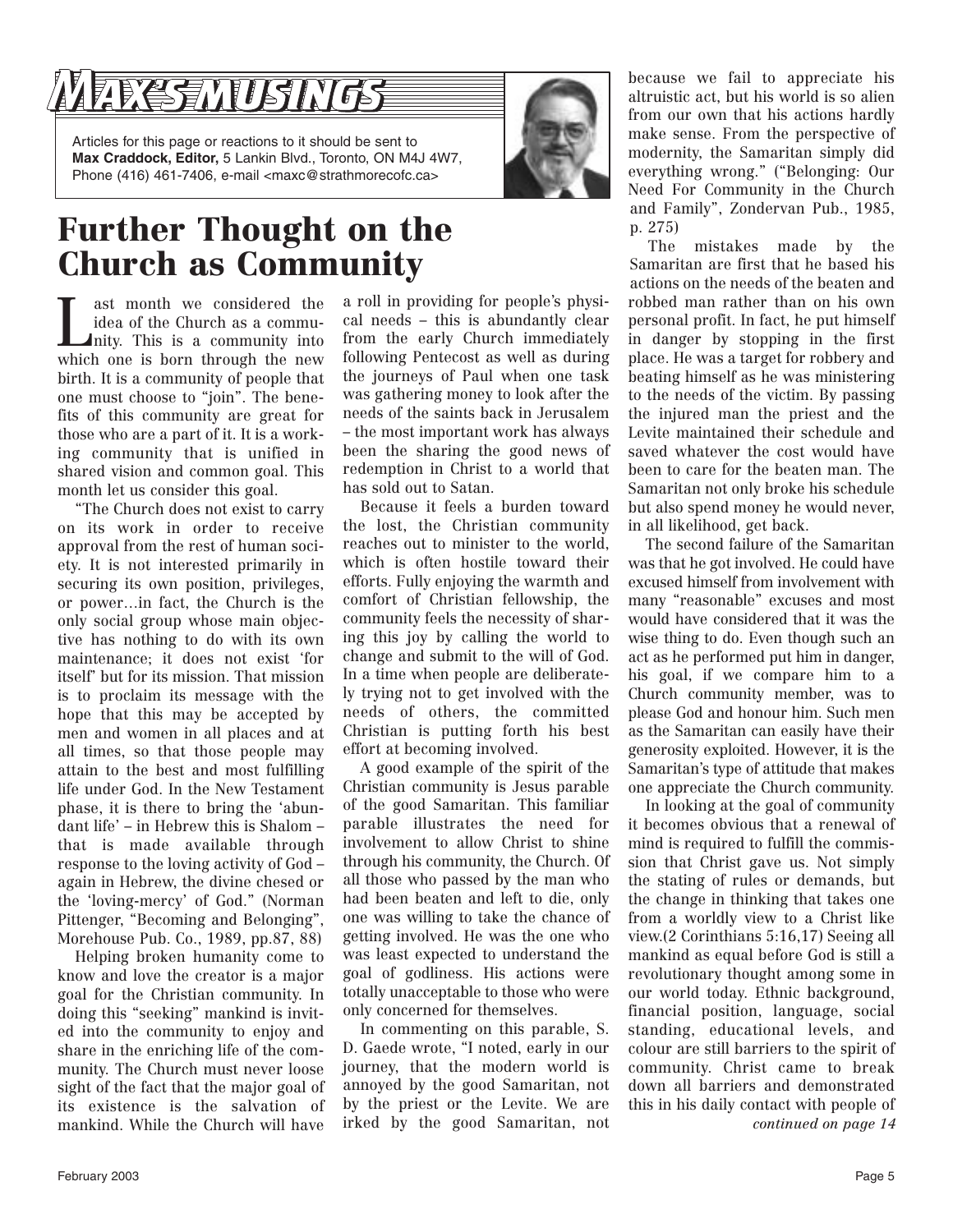

## **Is This "Real" Love?**

W<sup>ith Valentine's Day on</sup><br>thinking about their rela-<br>tionships this month Some may be February 14th many will be tionships this month. Some may be asking of their relationship, "Is this 'real' love?" How can we know for sure if the relationship we are in is "real" love? How can we know that the relationship that we are in is beneficial for both of us? First, I think it would be good for us to admit that we will find it very difficult to have a completely objective perspective on this matter. Asking ourselves some questions may help us to be more objective as we examine our relationship.

**(1) Would you want this person to parent your children?** I realize that I am jumping right into the thick of things with this question but it should be asked. I can already hear the chorus, "But we are just dating we are not that serious!" You will eventually marry someone that you have dated and if the person you are dating would not make a good marriage partner for you and co-parent for your children perhaps you need to move on to someone who will.

**(2) Is your relationship more about character or looks?** Are you attracted to their physical features or the content of their character? Are you more interested in their clothes or the content of their heart? Do they comment more on your appearance or on what you say or do?

**(3) Does this person treat you with respect?** Are they on time for your dates and other appointments? Are they polite and appreciative with you and others? Don't count on them treating you with more respect once you have both made the commitment of marriage; it seldom works that way.

**(4) What do your parents think of this person?** Your parents may be a little more objective than you are since you are caught up in the romance of the moment. Your parents also have years of experience to bring to bear here. Be open and honest with your parents, ask for their thoughts. When they get over the shock of your asking for their opinion on something they can be a lot of help!

**(5) What do your Christian friends think of this person?** It is too easy to get caught up in your relationship and not be able to see what others can. So ask your friends what they think.

**(6) What is important to this person, what do they value?** It is really not all that difficult to determine what people value and what is important to them. What do they talk about when you are together? Warning lights should be going off in your brain if all they talk about are sports, shopping, themselves and gossip. What do they spend their time doing? Are they involved in activities that mostly benefit themselves or is there a balance between what they do for themselves and what they do for others. What do they spend their money on? It is so easy at a young age to convince ourselves that because we don't have much money we should mostly spend it on ourselves, but habits that are begun at a young age often become lifetime habits.

**(7) Are they generous?** I enjoy spending time with generous people because I find that I am influenced, inspired and challenged to be more generous myself. Is the person you are dating generous with their words of appreciation with you and others? Are they generous with their time and

money or do they selfishly reserve both just for themselves?

**(8) Are they polite with you and with others?** How polite or rude we are with others can tell a lot about what is going on inside of us. When we are polite we are thinking of others and putting their needs first. When we are rude we are thinking of ourselves and putting our needs first.

**(9) Does this person honestly enjoy spending time with you and your family?** Some of the most heartbreaking marriage problems that have come into my office have included in-law problems. These are often problems that existed before the marriage took place but were never dealt with properly. We tend to assume that these kinds of problems will just work themselves out after the marriage takes place, but usually they only get worse. I have heard some say that they don't have to like or get along with my family they only have to get along with me. Your family is a part of you and if they don't like your family they don't like a part of you. If they don't want to be around your family they don't want to be around what is a big part of you.

**(10) How do you decide what you are going to do when the two of you are together?** Do you both have input? Do you most often decide together or does he/she decide and then let you know what you are going to be doing? Do they sometimes agree to do what you want to do even though they might not enjoy it because they enjoy spending time with you? Do you sometimes do the same?

**(11) Does 1 Corinthians 13:4-8, describe the love you share in your relationship?** "Love is patient and kind. Love is not jealous or boastful or proud or rude. Love does not demand its own way. Love is not irritable, and it keeps no record of when it has been wronged. It is never glad about injustice but rejoices whenever the truth wins out. Love never gives up, never loses faith, is always hopeful, and endures through every circumstance. Love will last forever."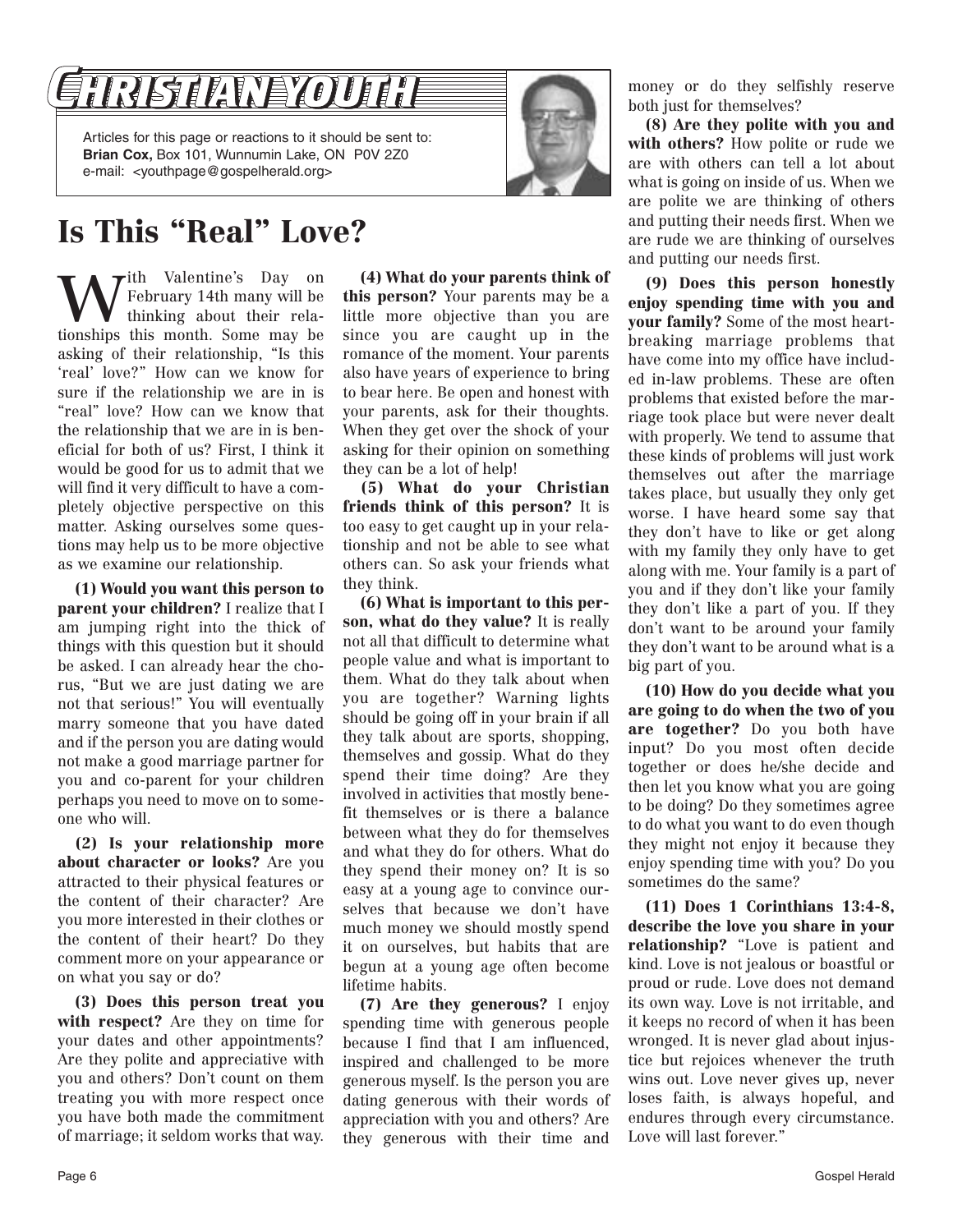# REWOMENEBYZWOMEN

Articles for publication and/or reactions to this page should be sent to Linda Hammett,1350 Brackenridge Road, Vincent, OH 45784. e-mail: forwomen@gospelherald.org



## **Medical Missionary Heals Many Physically... But the Word of God is Needed to Help Spiritually**

*by Evelyn Perry*

The people of Zambia are hungry<br>for the Word. If they can't have<br>a whole Bible, they ask for a<br>morsel "Please just a nage from for the Word. If they can't have morsel... "Please, just a page from the Bible".

Shelli Starkey from Abilene, Texas, a member of the Medical Mission 2002 Team to Zambia, wrote the following letter after returning home from her first time as a member of that team. The letter was published in the November issue of the Kalomo Reporter. I hope that it will touch your hearts (and purses) as it has mine.

"We think that we know we have so much more than many other corners of the world. We think that we're aware that people are suffering. We think that we appreciate what we have. But actually, we spend most of our time thinking that we don't have enough. We certainly spend a lot of time and money on getting more, making ourselves comfortable, and entertaining ourselves. I was hit hard with these realizations as we pulled up to the first village to set up our clinic.

"I was convicted of many things during the mission, but the greatest by far was my lack of appreciation for the availability of the Word and my failure to take advantage of that gift.

"There were many emotions evoked during this mission, but I was most deeply wounded by the fact that we did not have enough Bibles (in the Tonga language) to give to all those who were hungry for the Word. Working in the women's spiritual counseling, I received many requests for God's printed Word. I had asked in the months prior to going on the mission if we were taking Bibles along. The answer was, yes. And I suppose, because we rarely lack for anything (after all, Wal-Mart is just around the corner), I assumed that there would be plenty to go around. So, at the first request for a Bible from an older Zambian man, clothed in a "New York" T-shirt, I bounced off to acquire and deliver to him the Bible he needed, only to smash headlong into the discovery that we did NOT have an unending, ever-plentiful supply. Since we only had a limited supply, Bibles were only given to leaders of the established churches and those who were baptized during the mission.

"Excuse me?! You mean I have at least 10 Bibles in my home, probably 2 in our cars, in at least four or five

different versions of which I rarely make the time to pick up on a daily basis and these women, with babies tied to their backs, pots on their heads, loads in their arms—have walked barefooted for countless miles to get medical aid and are now crowded together sitting in the dirt in order to hear scripture read to them before they begin the long trek home in the darkness—and I have nothing for them to take with them?!

"You can't imagine the expression in their eyes as they look at you pleading for the Word and with every belief that you, being an American, coming with ALL of these possessions and medicines . . . can do ANYTHING! Yet I had to look back into those eyes with the knowledge of THING, every COMFORT, every EXCESS that I do possess, and say, 'I'm sorry. I don't have a Bible to give you'. Then I had to watch them turn away, baby in tote, load on head. . .turn and walk down the dirt path, back out into the bush... back into nothingness with only the promise that I would do what I could to bring it to them next year.

"So, this letter has to do with that promise. The only limit to how many Bibles we can have published is the amount of money we have to print them. It ONLY costs \$4 per Bible! \$4!!! My goal is to have 10,000 Bibles printed to take on the mission next year. And I am working with Zambian translators to have simple Bible study guides printed in their language to be given out with the Bibles. I am asking you to help with the Bible fund. A goal of 10,000 Bibles would total \$40,000. *continued from page 14*

## **Fennell Ave. Church of Christ Hamilton, Ontario**

Is seeking a *full time Evangelist* to work with this well established, conservative congregation.

Sound gospel preaching and teaching as well as a deep respect for the authority of the Bible must be demonstrated.

Hamilton is centrally located in the Golden Horseshoe and offers a wonderful opportunity for the growth of the Lord's Church.

The church is able to assist the candidate in the duties of pulpit preaching as evangelism and outreach are deemed as of primary importance.

Please send resume to the attention of:

*Search Committee, Fennell Ave. Church of Christ, 321 East 27th Street, Hamilton, ON L8V 3G8*

|                                                | <b>Fax #:</b> 905-388-2931                     |
|------------------------------------------------|------------------------------------------------|
|                                                | <b>Phone:</b> 905-385-5775 (Office)            |
|                                                | <b>Email:</b> email@churchofchristhamilton.com |
| All applications will be reviewed in strictest |                                                |

confidence and each will receive a reply.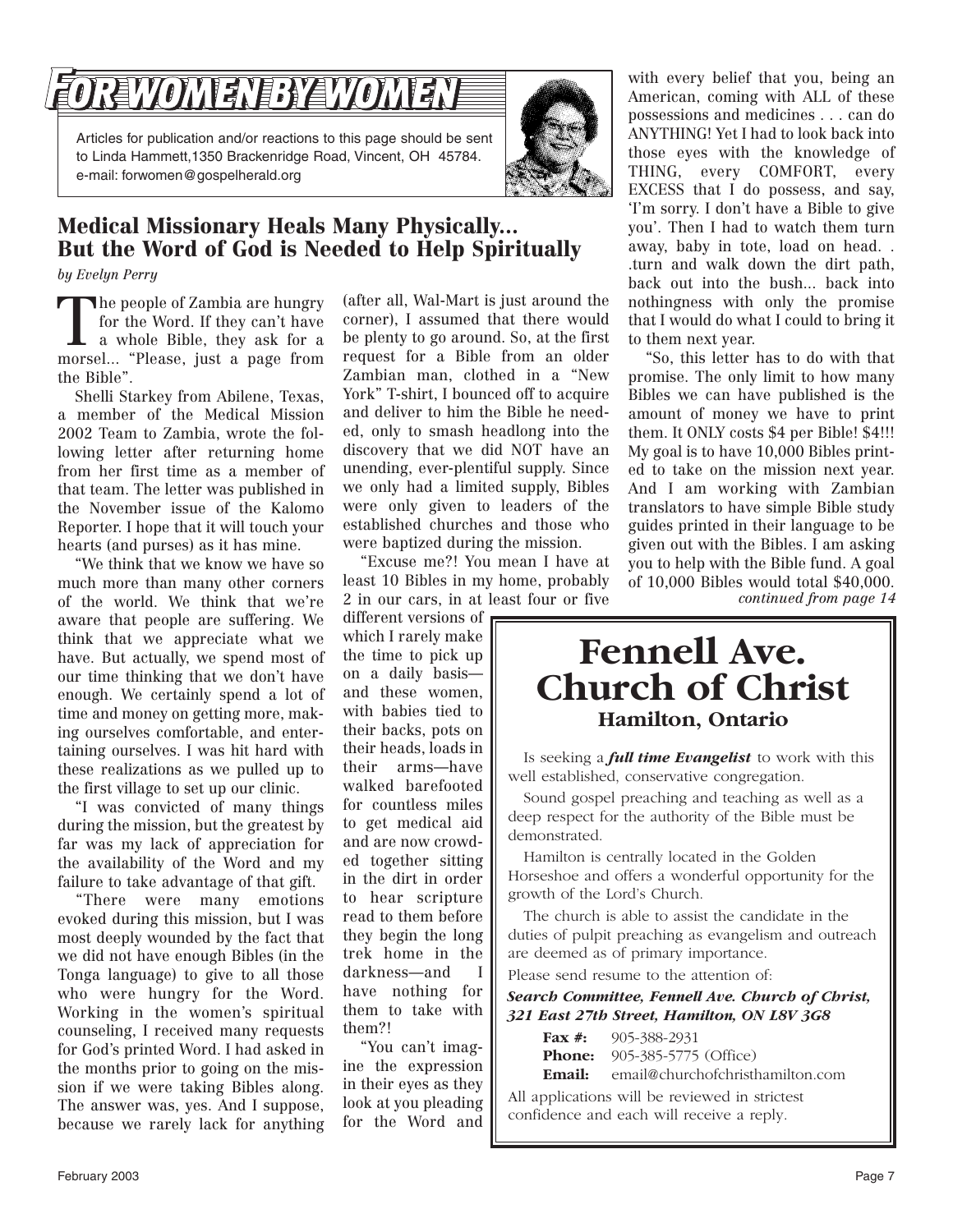## **Bible Study—Search for Truth or Put Down Others?**

 $\sum$  y this all people will know that you are my disciples, if you have love for one another."– John 13:35 "

"But now you must put them all away: anger, wrath, malice, slander and obscene talk from your mouth."—Colossians 3:8

Let me begin this article with the conclusion: Bible study should never cause us to get angry or lose love for another. If, as we claim, the Bible is the guidebook that teaches us about the One whose essence is love – then even the greatest disagreement we have with another's conclusion should not cause a lack of love. Can we feel pity for another? Yes, as we see another missing out on the truth that can set them free. Can we feel resolved to study more and stand on the truth? Definitely, for perhaps we haven't covered all the bases we need to and maybe, just maybe, the other person has! Should we feel love? Absolutely!

"In matters of faith: unity, in matters of opinion: liberty, in all things: love."— (Restoration fathers). These men had a high ideal for Bible study and what it meant for our relationships with others. I do not intend to make it seem as if their statements are of equal value with Paul & Peter's, but the statement they made is appropriate and biblical. We definitely need to seek to have love in the search, study, and application of biblical truth.

We just cannot afford, as a people, to study only to prove the answer we want because, like those who opposed Jesus, we can miss out on the truth that brings eternal life (John 5:39-46). There is another danger that can occur when studying the Bible only to prove a point. Whenever someone disagrees with us we run the risk of losing the Spirit of Christ towards that person. When we care more that our "answers" be right than that we show "brotherly concern", we are in trouble. "Woe to you, scribes and Pharisees, hypocrites! For you tithe mint and dill and cumin, and have neglected the weightier matters of the law: justice and mercy and faithfulness. These you ought to have done, without neglecting the others" (Matthew 23:23).

As we study to simply discover the truth as God revealed it through the apostles, what are some things we need to examine in our own attitudes?

**1) Does my blood begin to boil when someone raises an opposing view?** One of the problems with talking about a lack of love is that we can be tempted to apply the test to others and not ourselves. While there are some cases where it is quite obvious

*Drew Chapados*

that someone doesn't feel "loving" towards another, most of the time we cannot judge what's in another's heart even if we feel his words might sound a little harsh. This test of "lacking love" or "being quick to anger" is best applied to ourselves. We are the ones who truly know what we feel. Why do people begin to feel less brotherly towards someone who feels differently on a subject?

**A) 'the truth of God is under attack."** This sounds serious and Bible study is extremely serious. But, can the truth of God survive the "attacks" of men? Can the truth, when properly expounded, come out and defend itself? By the way, who in the gospels and the book of Acts was the angrier of the two: those with the truth or those without it?

**B) 'the faith will be undermined."** This brings us to the original statement of our restoration fathers. What type of disagree-

### *What are some things we need to examine in our own attitudes?*

ment are we talking about? Surely, one cannot come to the point the Athenians of Acts 17 did and just listen to any and all teachings? (Acts 17:21) We must make a stand on some things and insist that only the truth be taught. I hope that God's church never compromises on these points. But, is all truth of equal value? Is the truth on the deity of Christ the same as the truth on whether someone can go to war? Is the purpose of baptism to be weighed equally as the validity of songbooks? Certainly all questions have a 'true" answer but not all truths are to be emphasized as equally important or significant.

### 2) **What are the areas that demand a closer look?**

**A) Areas that don't affect salvation!** There are many biblical subjects that can have some profit in studying but simply are not matters of our salvation before God. "Did those baptized with John's baptism before the cross need to be baptized again?" "What will we look like in heaven?" or "Is the body conscious or sleeping in the intermediary state between earth & heaven?" Now, all these subjects can reveal some things that do pertain to salvation but the precise answers to each of these questions will simply not determine if someone else's soul or ours is saved. So, before getting angry at someone's question or response ask yourself if the issue is something that anyone's soul's destiny hangs on?

**B) Areas that don't affect the Christian's life!** Will the other's view cause people to no longer live in the Christian faith? One of the hot issues of years past was "how does the Holy Spirit indwell?" Many good, honest Bible students believed the Spirit dwelt in the believer through the written word of God. Basically it was the sword of the Spirit and when you had the word in your heart you had the Spirit as well. Other good, honest Bible students believed that the Spirit personally dwelt in the believer, but would never lead one to walk contrary to the word of God. Although these are two different views neither of them taught a person to live outside of God's commands in the scriptures. Both sides were free to express their view but it wasn't worth fighting or dividing over for the simple reason that one's view did not affect another's way of life. Again the question must be asked before lack of love sets in: does the opposite view lead away from faithfulness? What if, someone held a view that did lead others away (in your mind) from faithfulness but insisted he would never persist with it?

**C) Areas that do affect either salvation or way of life!** Clearly there are times that something more than dialogue is needed. As Paul had to withstand Peter to the face for leading Gentiles to live opposed to Christian principles (Galatians 2:11-14), will there not be times that we must withstand others? I believe there are. The question is, does this mean that just because there is needed rebuke there must also be a lessening of love or brotherly concern?

**D) Areas that come down to an arguing about words!** The apostle Paul gave some similar instructions to two young evangelists. To Titus he said "avoid foolish controversies, genealogies, dissensions, and quarrels about the law, for they are unprofitable and worthless" (Titus 3:9), and to Timothy concerning the false teacher "he has an unhealthy craving for controversy and for quarrels about words, which produce envy, dissension, slander, evil suspicions, and constant friction among people who are depraved of the truth" (1 Timothy 6:4,5). We need to be on guard that we're not simply causing unrest because of a different choice of wording to describe the same thing.

**3) Am I feeling superior in any way towards another?** Love does not allow pride. Love does not allow ridicule. Love does not allow hatred. When I tend to think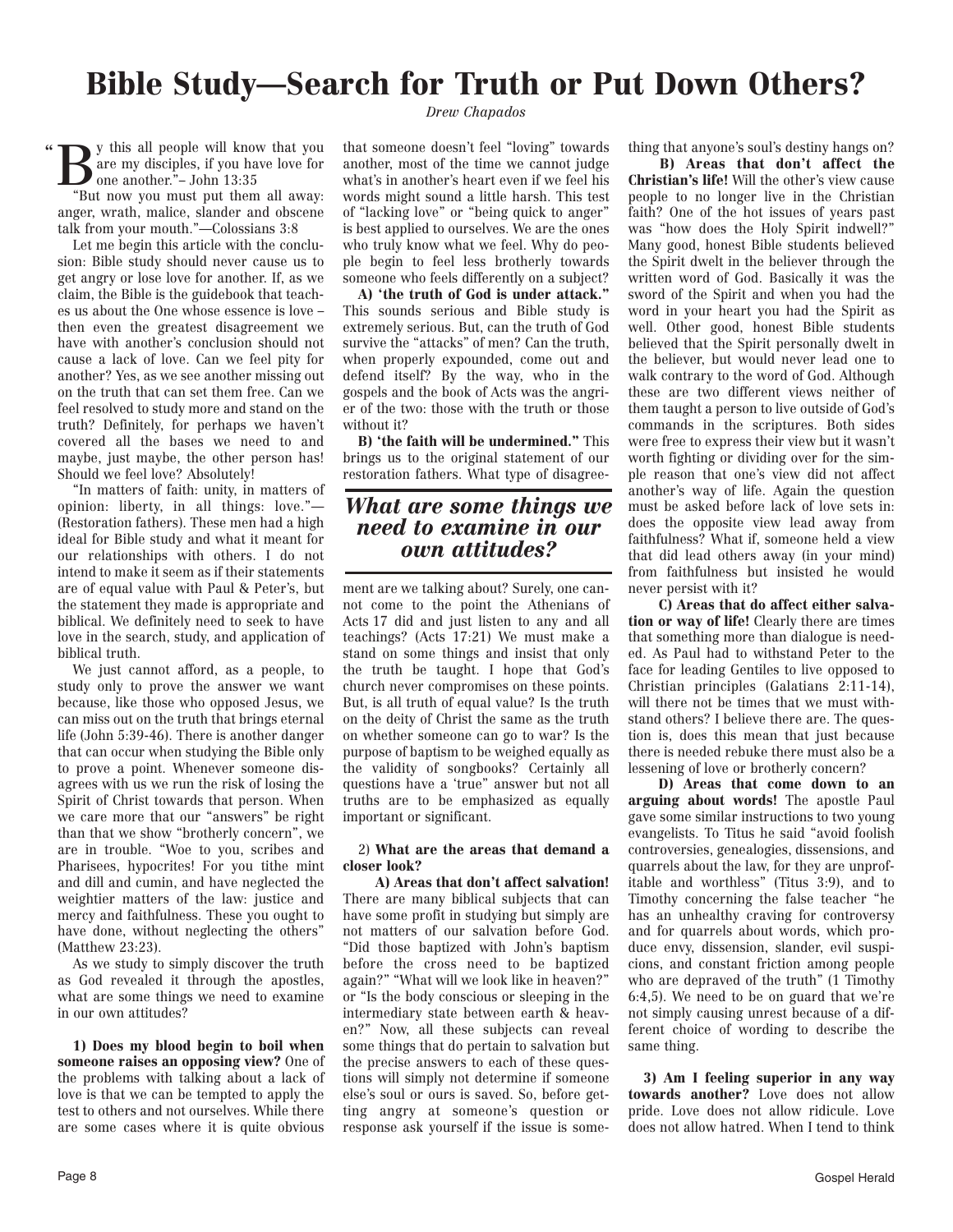I have discovered the truth or even more truth on some subject that is in discussion it becomes easy to ridicule the other person's poit of view. J. D. Thomas wrote a book on some contentious issues a half-century ago but wrote in the preface an appropriate attitude: "the author has purposed to maintain an attitude of Christian humility, and any failure at this point should probably be attributed to his human weakness rather than to his desire. Certainly the author has his share of limitations and he recognizes the need of help from above. No reflection in a personal way is intended in these pages against any one and to whatever extent the author does not live up to his own advice, he begs forgiveness." We would all do well to remember that any of us could fall when we think we stand (1 Corinthians 10:12). Even if we do have the truth on any given issue: this in no way implies we are superior spiritually because of it. (See the parable of the Pharisee & the tax collector in Luke 18:9–14 – the Pharisee clearly would know more of God's word but was nowhere as close to God as the tax collector) My friends, it is important to always study the scriptures in humility as a truth seeker and not prideful as a guide to the blind (Romans 2:17-24). In humility we won't laugh at jokes towards someone who expressed the truth as he believes it, in humility we won't lash out in hatred towards another who is trying to be honest with the sacred writings and in humility we won't cast off someone so easily simply because he sees one issue different than us. Truth is truth no matter who speaks it. In case any of us forget "we will all stand before the judgment seat of God" and there we "will give account of ourselves to God." (Romans 14:10,12).

Studying the Bible as a truth seeker and as someone who has the Spirit of Christ, our conclusions will not cause us to lose our Christian love towards others. It is still by our love that men will know we follow Jesus. There are times, sadly, that disagreement happens and there are times that discussion can become quite lively. It should never be a time to choose sides, look down on others or start questioning someone's integrity based on a view. As someone once wrote when such was the case, "who dares speak the truth as he sees it when the price to be paid is being tarred as a false teacher by any who disagree?"

The Bible is the guide to life. Its truths are knowable. By the words of the book we can find the path to life (James 1:21). At times, however, there are more important things than being "right". How do I feel about someone when they don't see an issue as I do? Hopefully, like Jesus, we can look at them and love them.

Windsor, Ontario



Books to be reviewed in this column should be sent to **Keith Thompson**, Editor, 348 Dixon Blvd., Newmarket, ON L3Y 5C4 *(Books may be ordered from the Gospel Herald)* **email:**bookreviews@gospelherald.org



### *"Pot Holes, Ups and Downs on Zambia's Mission Road" by Roy Merritt; 321 pages; Published by Gospel Herald Foundation, 2001*

If you have ever dreamed of working abroad in the gospel, this collection of anecdotes is a must read. Nothing, or no one can prepare you for the variety of experiences you will encounter when you put yourself into a different culture, in the midst of a challenging field of work, far removed from some of the elements that we have grown accustomed to in our Western world.

Roy Merritt was not new to the challenges of Zambia, for it was there that he entered this world on July 15, 1944, the son of "pioneer missionaries Dow and Helen Pearl Merritt. Roy's early

schooling unfolded in that work area and his high schooling took place in Zambia's capital. After successful university studies in North America, Roy returned to Zambia in the fall of 1968 to work at Namwianga Mission. In July of 1993 he married his beloved Kathianne, to whom this book is dedicated. Further details of their family can be found on the back cover of his book, but rest assured they are very much a part of what unfolds within its pages.

It might take you a little time to get into the writing style of this book, but if you can view it as insights into what it is like when you are actually there, dealing with real people, in real situations, you will be ready to experience firsthand what unexpected "pot holes" can come into view in such a work. You will laugh at times, get a sense of their helplessness at times, and see beyond the challenges to the joy of those who have come to realize that God loves them, and someone sincerely cares for them. You will see how that adapting to reach a people may include adopting some strange approaches to life itself and to problem solving.

It is recommended that you approach the book like a series of short novels, and enjoy it section by section. It may take a little time to get into it, but it is well worth reading. It will allow you to see just a portion of the challenges that arise in new frontiers for the gospel and how those who go there handle them.

Guest Reviewer

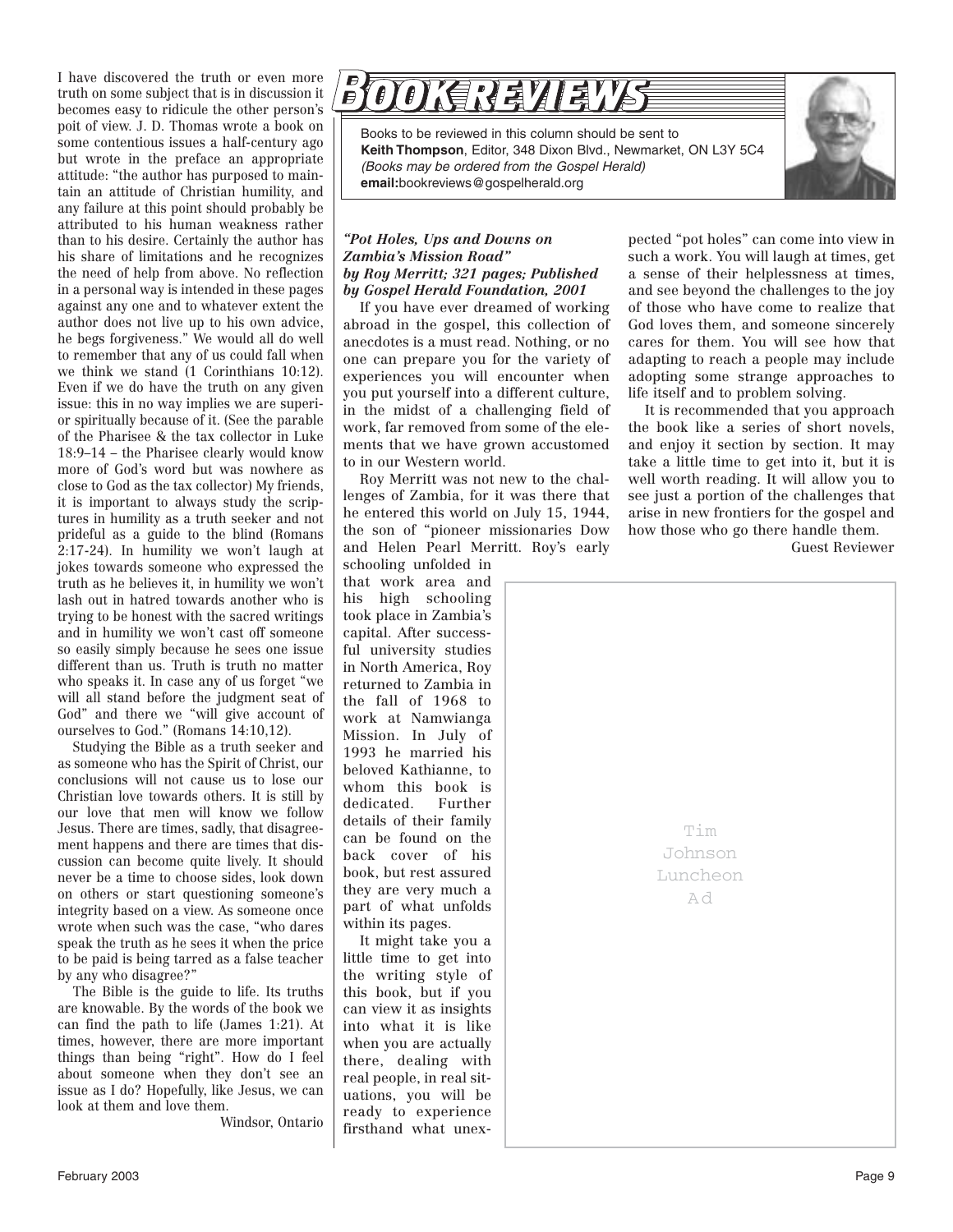

*by Walter R. Straker 750 Clark Blvd. Bramalea, ON L6T 3Y2 Fax: 905 792-8623 E-mail: straker@echo-on.net*

### **ONTARIO**

**Ajax:** Sixteen baskets were prepared for the ladies of Denise House. Ed Jermakowicz has resigned after three years of working with the congregation. Present plans are that he and his family will stay in the preacher's home until school is out.

**Beamsville:** Alexander and Lorraine Best and their daughter, Alice, have moved into the area from England. December 23 Amy Whittington became Mrs. Adam Sandiford. Ruth Zimmerman left January 13 to return to her work in Papua New Guinea. Andrea Clint, Joel and Amanda Lock, Emmanuel Velasco, Jordan Wall, Greg Whitfield, and Shanna Whitehead plan to go to Papua New Guinea in May and visit Sendai, Japan on their way.

**Bramalea:** Tony and Tina Bonsu and family moved back into the area from Grimsby. Philip Thomas came forward December 29 to rededicate his life to Christ. His wife, Loraine, and Michael Addai, who were both baptized that morning, followed him. In a report from Sendai: Joel Osborne, Jonathan Straker and Ben Berry, who have been preaching in English at their Sunday evening service, half of whom are non-members, were requested to do part of the preaching on Sunday morning, so the older members might hear their lessons. They preach in English and brother Mawatari translates. He prints out their sermons in Japanese and hands them out after service.

**Brantford (Costain Centre):** The girls club is making a movie on Esther. December 19, their first "neighbour," Linda Brooks was baptized. She began attending when the doors opened in June. Judith Alexander gave a report to the congregation about her mission work in Japan with the Let's Start Talking Program. Two women in the congregation began a support group, "Sharing Our Support", for ladies. In November several couples hosted a community literacy program for parents with young children.

**Cornwall:** Al Bojarski reports that Leslie Ogle was baptized into Christ. Brian Bojarski did mission work in Russia this last year and plans to attend his AIM graduation in Lubbock, TX. The Bojarski's have Jeremy, Joel, and Jonathan all home along with Peter Bourgon and Louis Lacroix, giving them an excellent nucleus of young male leadership. Mark and Gerry Sullivan have moved into the area from St. Catharines. The congregation has doubled from a year ago.

**Fenwick:** Harry Robins rededicated his life to Christ. Roy and Marilyn Comfort and Ellis, Eileen, and Elwin Moore have all placed membership. The church participated in the Christmas parade and distributed pens along the route. They have been able to help financially in various mission programs.

**Grimsby:** The children practiced and put together a pageant, "The Birth of Jesus" on December 22, after the morning worship. Many visitors were present. December 15, the congregation went to Bethesda Home and sang for them.

**Hamilton (North):** Four workdays have been set to go into the community to distribute brochures, set-up Bible Studies, and to invite the community to worship with them. The dates are March 22, April 19, May 17, and June 21 from 1:00–5:00 pm. Those who are interested in helping in this evangelistic effort are encouraged to contact Joe Sandassie at 905-389-0714.

**Meaford:** The Youth Rally entitled, "Yo! What Time is It?" is February 21–23. Dwayne Williams will be the speaker this year.

**Pine Orchard:** December 22, Susan Weatherup and her brother Jason Stewart were baptized into Christ. The ladies annual breakfast was held Saturday, February 1, at the Yacsich's.

**St. Catharines (Ontario St.):** Brother Owen Culp passed away on December 29 and funeral services were December 31.

**Toronto (Bayview Ave.):** The brethren held a quarterly congregational meeting on November 17. The ladies held a potluck luncheon on December 14 and they produced a booklet of favourite recipes. The brethren gave Christmas baskets to the Chester Public School.

**Toronto (Strathmore Blvd.):** Kimberly Morris was welcomed into the Strathmore family in December. Also in December, Santiago Molina and Gerry Ellis attended the Iberoamerica Encounter in Honduras. The evangelistic effort connected with the Encounter resulted in 12 baptisms. A very enjoyable time of fellowship and devotional was enjoyed on New Years Eve. Jonathan Braga was baptized that night. Tom Goud, a professor at the University of

New Brunswick, was in Toronto for several months doing some work at the U of T. The congregation appreciated his involvement at Strathmore while he was here. He left in early January. Alric Williams, the husband of sister Marjorie Williams, passed away on December 30. Song Zhang and Carol Cai, a Chinese couple who have been with us for about a year, were baptized on January 5. Cynthia (Moore) Klinowski, formerly of Fenwick, placed membership at Strathmore in January. The Strathmore theme for 2003 is, "Stay Alert, Stay Alive, Spiritually…"

**Waterloo:** The Widow's Fellowship Group meets once a month. Jan Thomson from Edmonton, a student at the University, is worshipping with the congregation. A special Sunday evening service was held December 29, when Bill Schwarz spoke on "The Treasures of the Heart" in a special service of thanksgiving for the blessings of home and family. The 50th wedding anniversary celebration for Geoff and Doreen Ellis was held the afternoon of December 29. Merv Eaton and Dan Boyle have both retired as elders of the congregation and Walter Hart and David Knutson have been appointed as new elders to work with Geoff Ellis and Bob Sandiford.

**Windsor, West Side:** Chad and Kim Celaire left the congregation to accept the Youth minister position for the church in Winnipeg, Manitoba. The brethren assisted several families with clothing, toys and food vouchers. Saturday, January 18, the congregation held a children's winter party. On Sunday, January 19, the congregation celebrated with all those who had a new beginning in Christ during 2002.

### **QUEBEC**

**Sainte-Jeane d'Arc:** Yvon Beaudoin of Quebec City reports receiving a call from a recent convert at Sainte Jeane d'Arc (pop. 300), 300 miles along the south shore of the St. Lawrence and twenty miles inland from Mont-Joli, to come to baptize her neighbour. Upon arrival he was overjoyed to also baptize her husband. They are Michel Deschenes and Nathalie Labelle. Yvon has been back four times for studies.

**Shawinigan:** Claude Matineau offered a free booklet, "How to Become a Faithful Christian", in the newspaper and had received seven responses by December 10.

**Quebec City:** Colette Pare was baptized at the end of the summer.

### **NEW BRUNSWICK**

**Moncton:** Donations and pledges have produced about three quarters of the *continued on page 13*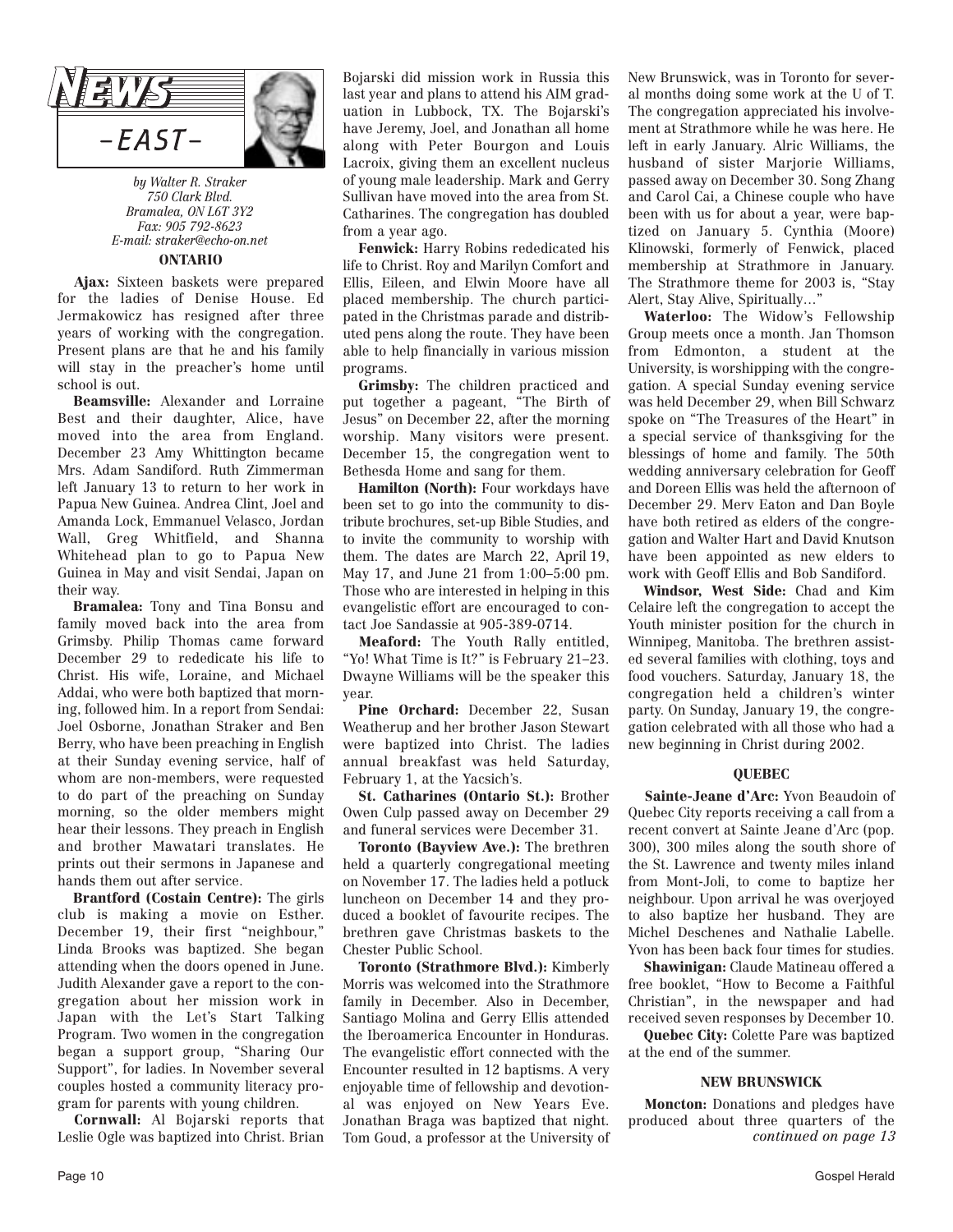

*by Marion Waugh 4727 15A Avenue Edmonton, AB T6L 6J1 Phone & FAX: (780) 455-1049 or 463-7324 E-mail: waughr@telusplanet.net*

> (The help of Barbara Lewis in gathering news is appreciated.)

### **ALBERTA**

**Calgary:** Beginning January 8, we offer a six-week course taught by Dr. Chuck Guth of Prairie Bible Institute entitled "Paul, the Man and His Letters." This compliments the children's fine art program. Beginning in January, all teens who wish to actively pursue a relationship with Jesus Christ and have peer support while doing it can attend "The Feast" every Sunday night. This will be a group that learns how to shake off mediocrity, die to themselves, live for Christ, and serve this church. Each feast will be a time of experiential learning.

**Edmonton:** The year 2002 came to a close in Edmonton with jubilance. Paul Hillier, who studied God's word with Rod Wharton was baptized on December 29, 2002. We look forward to many years of fellowship with Paul whose wife, Michelle, is now also studying God's word. We are also looking forward to fellowshipping with and getting to know Daryn and Deb Wenaas and their family who have moved to the city of Edmonton. We also rejoice in the restoration of the Hubbard family back into the family of God. The Sedor family moved their permanent residence to Dauphin Manitoba over the holidays.

Jim has been working with Western Christian College for several months while Judith remained in Edmonton to tie up loose ends. Our ladies are getting wound up for their annual Retreat coming up January 24–26. This is always a time of encouragement for our ladies. We are in the process of helping a family in Zambia who are suffering from the famine in that land. This family lost their father and mother and the grandmother is left to raise the children. The monies we send to help them will provide for their monthly needs. We have put out a call for elders and deacons for the body here. We are looking forward to having more servants appointed in the Lord's church here in Edmonton. David Friesen, Evangelist.

### **BRITISH COLUMBIA**

**Abbotsford (Central Valley):** The Weir family experienced a second tragic death in less than four months when their nephew, Steven Weir, was killed instantly on Boxing Day. The pick-up truck in which he was traveling with his brother, Brian, hit black ice on the road and flipped over twice, landing on its roof. They were traveling to a traditional family reunion dinner from 100 Mile House. Their parents, Stan and Judy Weir, (Norm's brother and Jen's sister) who had left an hour later, came upon the scene as Brian, who suffered scrapes and bruises, was being taken to the hospital. The funeral service for Steven was in Abbotsford on January 2, 2003. John Wedler, Raymond Fillion and Allan Neinhuis were among those who spoke. In addition to his parents, two brothers, Brian and Chris, a sister, Charlene and her husband, Jerry, Steven also leaves a 5-year old daughter, Sarah, and 3 year old son, Brody, and his 88-year-old grandmother. A number

of relatives came from Ontario and Saskatchewan. Steven would have been 28 on Jan. 4th.

**Burnaby:** James Stewart Knibbs joined the circle of new babies in Burnaby on Nov. 25. His parents are Tyler and Nancy Knibbs. Six young men from the Bahama Islands who had been to Whistler for skiing and snowboarding the previous week, visited at the evening service on December 29. Lena Li moved to Regina at the end of the year. Bob Li and his wife, Carol, left for a threemonth visit to their home in China. Our Annual General Meeting followed a potluck dinner on Jan. 26.

**City Church (E. Vanc.):** Our Saturday evening group started the book of Acts in December. Mark Gray is currently working with Steve Hasbrouck on Wednesday afternoons getting "on the job training" experience. The class in Luke lost some its students to daytime jobs so Steve began a Thursday evening class in January. There are now three classes for seekers each week. The satellite courses finished on Dec. 20 for the holidays and reconvened in January. Our ladies tackled New Testament Greek last month, bringing the number of satellite classes also up to three per week. Simon Hui is now helping with the Chinese work in Surrey. This month, City Church will work in cooperation with the Delta congregation in learning to do small groups. A money contribution was sent to the Hasbrouck's daughter in California to help with on-going medical expenses.

**Kamloops:** Our flyer has produced several interested visitors from the surrounding neighbourhood. Daryl and Christine Bell and little son, Micah, have moved back to Kamloops from 100 Mile House. The Genoe's are home from back East for the winter.

*continued on page 13*

## **Looking for a location for a retreat for your congregation during the summer months?**



## **Consider Great Lakes Christian College**

- ✓ Dormitory space available, including new dorm
- ✓ Cafeteria for meal service
- ✓ Gym and athletic field for activities
- ✓ Classrooms for classes, seminars, sharing sessions

For information on pricing and availability Contact Don Whitehead 905-563-5374 X208 DWhitehead@admin.glcc.on.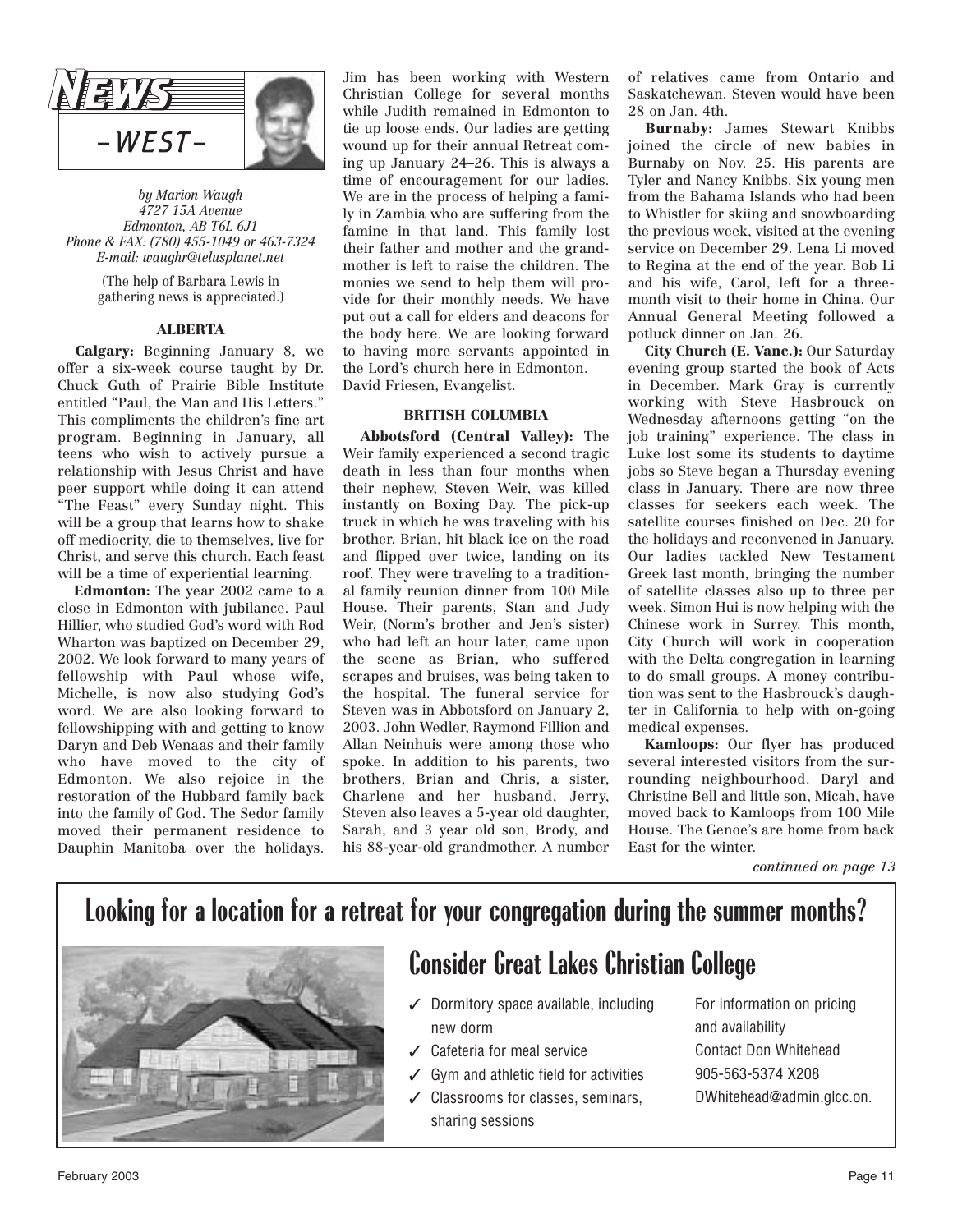

### *Barbara Lewis*

**Ethiopia:** In order to try to prevent the baptism of two men, a preacher of a major denomination came to debate the subject of baptism. Instead, he was convinced he had been mistaken and was himself baptized along with them! He has already converted many others and, in July, will attend the new Preacher Training School being constructed in Nekemte. Two of the five buildings for this school have been completed. Primarily for Sudanese preachers, it will train an additional 20 men each year. Three "miracles" were witnessed last year in this country. A former teacher of the deaf who had been in prison for 10 years without a trial was released, and is now teaching in the Makanissa Deaf school. All charges were dropped against four preachers who had been repeatedly arrested over the past several years. A four-man investigation team found the accusations false, and the accusers are now being tried! Afterward, the Ethiopian Television Network did a documentary about the church, our schools, and development projects. It was broadcast on National Television in September, bringing glory to God and favorable publicity to the church. The third "miracle" was the admission of Roger Walker to attend the Ghana Bible College in Kumasi when the U.N. decided to give him a passport. After he finishes two years of training, he will be allowed to return as a permanent teacher in our schools of preaching.

**Surinam, S.A.:** A small group of ladies to conduct a retreat, and men to conduct a men's training program, were taken to Paramaribo in January to aid the church in its bid to teach the Gospel in this South American Dutch-speaking country. Because a team of 27 medical Christians who were able to treat over 1,000 patients in a fiveday clinic, 12 were baptized, and National Christians later baptized 16 more of the contacts made through this mission. Plans are underway to take additional medical teams down this summer. "Partners in Progress" is requesting volunteers who would be able to go from July 12–20.

**Cambodia:** While denominations are calling this the most receptive field in the world, churches of Christ have only one missionary in this country and a handful of congregations. In 1995 "Partners in Progress" began efforts to work here, and

areas. Missionary Bob Berard has established a Bible training school. To continue the involvement of the PIP organization, plans are being made to take a medical team from March 7 to 18. Anyone interested in going may call 501-374-5761 to find out more about it. **Dallas, TX:** The 21st Medical Evangelism Seminar was held here Jan. 10 and 11. Approximately 300 medically

trained Christians attend this Seminary annually. Organizations who are sending food and medical supplies to destitute countries also participate. Sid and Jenetta Allen, who visited their three missionary children in Thailand last month, head "Rapha". He reports that they have 2 shipments on deck: one to Malawi and one to Romania. "I hope to also send one to a clinic in North Korea. I made contact with a group planning a clinic next to the goat farm I visited in August when I was there."

in 2000 provided \$50,000 in flood relief during what humanitarian organizations called "the worst flood since Noah". This resulted in opportunities to work in new

**Cuba:** In 1959, there were 60 congregations with 3000 members. This changed dramatically with the Communistic government, dwindling the number to 9 congregations with only 300 members. In 1993, an envoy was sent to talk to government officials, and several containers carrying medicines and educational supplies followed. As a result, the destruction of church buildings and imprisoning of Christians stopped. Young men desiring to become preachers in their country are being trained at the Bible Training School in Jamaica, and several have already returned to work with congregations eager to have full-time preachers.

**India:** So that the government of India will recognize what we are doing in the way of benevolent work, we have established a registered society with the government of Andhra Pradesh, which we call "Hearts & Hands". They know this is a work of the church of Christ, as are Kate Cabe Memorial Bible Institute and Carl Crosser Institute of Biblical Studies. These are under my direction, but under the oversight of the elders of the Central church in Cleburne, Texas (my sponsoring church). In December we distributed about 40 sarees to poor and widowed women from various congregations in

Hyderabad. In the process, we had the opportunity to tell about all the benevolent ("social service") works we are doing in India. This included listing 10 different projects to help and/or train the needy. When we finished, government dignitaries attending the meeting arranged by TJ Sudhakar, were so impressed that he was told if we needed any legal help, to come to see P. Veera Reddy, a member of the High Court of Andhra Pradesh, and he would give his services without charge. All of the dignitaries were asked to speak at this function, and said essentially the same thing: the good works being done by the church of Christ overwhelmed them. The Inspector of Police said that in India only Christian organizations were giving such service to poor people-and he is a Hindu! It will serve us well if anyone tries to cause trouble to have people in places of authority to "go to bat" for us. As you read the Book of Acts, you cannot escape the fact that the Apostle Paul used every possible "angle" to promote the Gospel and to appeal for help from the authorities when it was needed so that the work would not be hindered. We are doing the same thing. –Condensed from a report by Ron Clayton (Note: The Claytons returned to the U. S. in mid-January for speaking engagements and to raise funds.)

**Persecution:** According to a study done by Regent University, more than 200 million believers in 60 countries are denied fundamental human rights solely because of their faith in Christ. They estimate that 175,000 will be martyred this year. Today there are more people being imprisoned for their belief in Christ than at any other time in history. James Hefley, in his book "By Their Blood", wrote that more people had died for their faith in the 20th century than in all previous 19 centuries combined. With the escalation of politicized religion, this is bound to increase, with more missionaries being killed and more having to be evacuated from hostile areas. Christian missionaries Barry and Rachael Baggott from Savannah, Georgia, were recently rescued by the French Army in the Ivory Coast, where they have been working for about 12 years. In July, Christians in Southeast Asia said that the police were breaking up their meetings and threatening them with beatings if they continued to meet for worship. Reports from India, Turkey, and the Arab States confirm that persecution is escalating in those countries. Even France has passed new legislation that, if enforced, will greatly restrict Christian activities.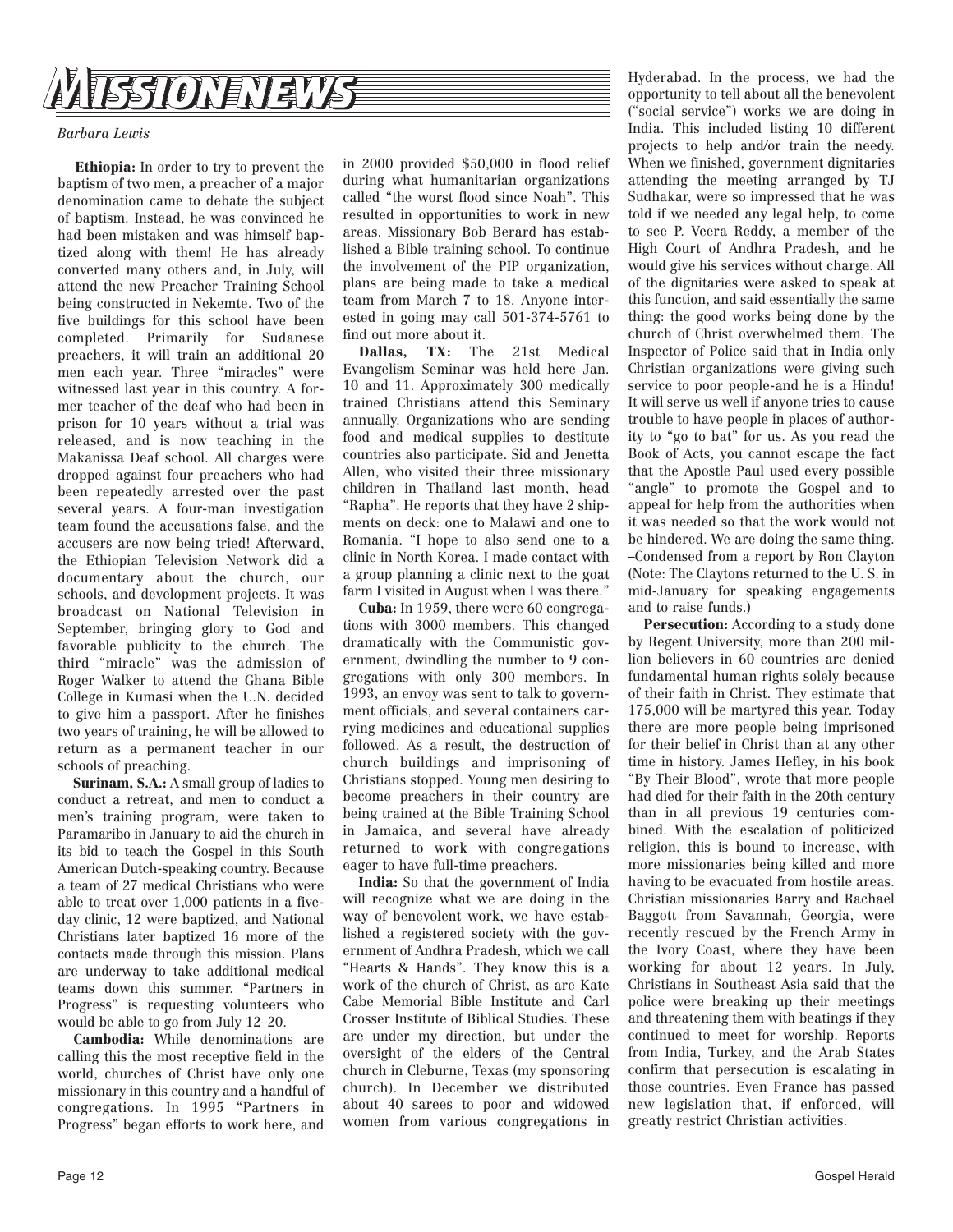### *continued from page 10 continued from page 11*

\$30,000 needed to pay off the land recently purchased and develop it for use later this year. Royal Maillet and Shawn LeBlanc traveled to Halifax and Kentville, Nova Scotia on two recent Sundays to make presentations concerning their needs. Tim Johnson and Shawn LeBlanc plan to attend the Preachers Day on March 24 at GLBC and take in a few of the classes that week. Tim will be the speaker for that day at the Swiss Chalet in Milton. The brethren had several fellowship activities: a progressive dinner, bowling and a New Years' Eve get together in the Johnson home.

### **NEW YORK**

**North Buffalo:** Sherry Davis and David Crisp placed membership with the congregation. A former elder of the congregation, Bob Limburg, has died of the West Nile Virus. He and his family were living in Illinois.



Because of small response/big cost, the decision has been made to discontinue the Key program on CTS (Crossroads Television System) as of the last Friday of February, 2003.

The response received from supporters suggested that most would favour giving up this time on CTS because the level of response from viewers did not justify the expense. (The time cost per week was \$1,250)

### **NOTE**

Key To The Kingdom will continue to be available over Vision TV on Sunday nights at 12:30 midnight, Eastern Time. We encourage congregations to take advantage of this excellent program and advertise it in your local community.

If there are any questions concerning this information about Key, please contact us at:

Church of Christ 346 Strathmore Blvd. Toronto, ON, M4C 1N3. Phone: 416-461-7406 Fax # 416-424-1850 or e-mail maxc@strathmorecofc.ca

**Maple Ridge:** The development of a church-growth-through-evangelization strategy was followed this past year. This was a multi-family effort with the primary objective of having at least three families "shelf ready" to lead small groups in three areas of Maple Ridge as our evangelization program takes hold. Long-term growth is expected to come through these small groups and additional group leaders will be trained within the small groups. On-going contact has been established with more than a hundred people, resulting in individual and group studies with several. There has also been some promising contact with non-attending former members living in the area. Future direction will include: Goal setting for community outreach, advertising of regular and special events, multiplication of mid-week LIFE Group meetings, evangelistic training and equipping courses, establishment of Ministries and Ministry Leaders.

**Oakridge:** After loading their pick-up truck with all the clothing and school supplies it would hold, Joyce Hooper and her sister, Thelma Temple, from Osooyos, B. C., left for Hermosillo in Sonora State, Mexico, at the end of December. Hermosillo is a large industrial city some 225 miles south of Tucson, Az. In the center of ranches and fruit orchards, it also is home to a number of large manufacturing companies, among them a Ford Plant, cement block plant, and various Japanese interests. For the last several years the sisters have made this trek to work with the very poor children always found in large cities. Maude Simpson cerebrated her 102nd birthday on Jan. 21. She is now living with one of her daughters and is no longer able to attend our services, but gets out to worship in Surrey when a friend picks her up.

### **MANITOBA**

**Dauphin:** Dec. 6 began with an hour of prayer at the church building for the lost and for evangelism, then fasting through out the day. The day ended with another hour of prayer at the church building.

**Winnipeg (Central):** In December, the congregation rejoiced at the baptism of Andy and Joan Vanderzalm and Richard Taylor. This fall, seven young people have been attending Western Christian College and one was at Oklahoma Christian University. Tamara Knutson is spending a year doing mission work in Zambia. At the end of December, Chad and Kim Celaire moved to Winnipeg from Windsor, Ont. Chad is working with the congregation as youth minister.

### **SASKATCHEWAN**

**Saskatoon:** The eighth annual Saskatoon men's rally will be held January 25 and 26. John Nickolson, from Calgary, is the main speaker. The title for the weekend is "Get a Grip: Balancing Your Priorities."

### **MONTANA**

**Three Forks:** We have just finished a series of lessons intended to help equip the church to minister to new Christians. We have seven lessons that various families will teach to new Christians - having them into their home for a meal and a lesson. Many in our congregation attended the annual Thanksgiving Eve service hosted by the Belgrade church. Jim Ward gave a very fine lesson on "Being Thankful for the family of God" and Don Kelly offered a prayer of thanksgiving. Several of our members continue to picket the nude dance club that opened just outside Three Forks in September. Despite the cold weather, we are convinced that picketing, prayers and petitioning local and state officials will ensure that no other establishments of this type open here. We continue to pray that God will shut down "Teasers" and we solicit your prayers to that end.

### **Church of Christ** Newmarket requires a Gospel Preacher

Send resume with information concerning your experience as a preacher, teacher, work with youth, outreach, education.

Our congregation is interested in a man concerned with outreach and building up Christians.

Send to The Elders, Newmarket Church of Christ P.O. Box 21581 Newmarket, On. L3Y 8J1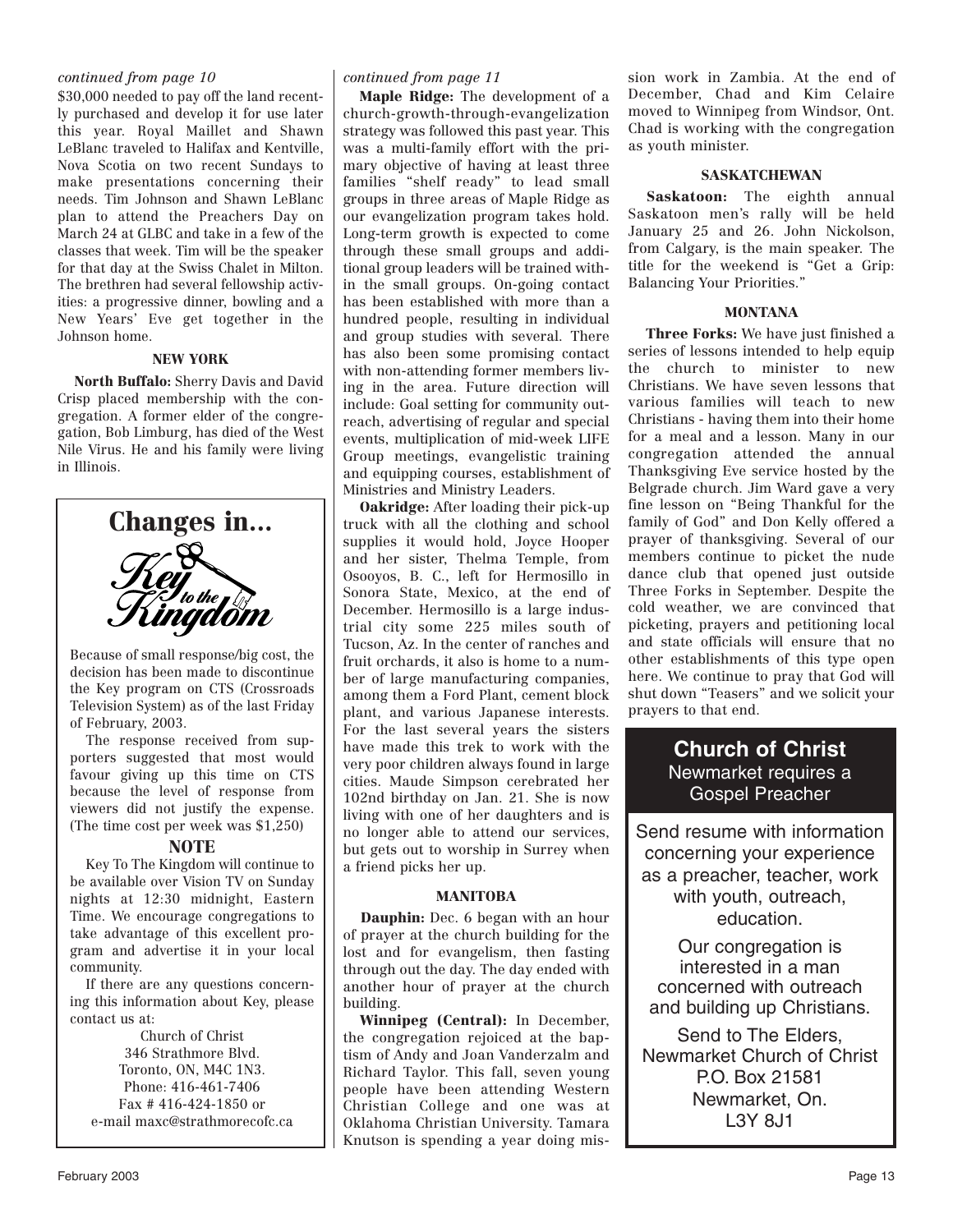### *continued from page 2*

early days of its settlement in the 1880s and 1890s. These "people of the book" believed that they could both uncover Biblical meaning and practice responsibly the "the faith that God has once for all entrusted to the saints" (Jude 3).

One hundred and ninety years have come and gone. Churches of Christ, with a venerable stake in this land, have reached a mere 150 congregations and some 7,000 members in Canada. What is wrong with us? Do we not work hard enough? Are we captured by a prideful arrogance as a people who "have the truth"? Is our preaching too harsh and uninviting? Is the field too hard? The most troubling inquiry of all is, Do our numbers reflect an absence of God's blessing— "to give the increase"? Our mandate is to "Disciple the nations!" Canada is one of the world's nations, the best of the best we claim. To sharpen our awareness of our respective presence in this land is surely to open to discouragement. Yet to blot this reality from our consciousness is to relieve us of the exercise of self-assessment, national analysis, strategic planning, and intentional evangelism. And in so doing, we can continue to live in a cloud of comfortable irrelevance until we quietly evaporate away!

We will not succeed evangelistically until we have a clear and compelling vision of who we are and a precise and perceptive insight into what Canadians are about. Rather than merely disparaging the spiritual attainment of those who have gone before, let us step up to the plate. Let us develop in greater depth our comprehension of the faith that was the quest of those who went before. Let us deepen our understanding of what it means to belong to the one body of which Christ is head, and to preach the one gospel in which the Spirit leads. We strive to be simply New Testament Christians. Relishing this free gift, we cannot be satisfied until our fellow-countrymen also experience the privilege of unfettered salvation in Christ. It is important that we sit down beside the Master at the well, alive as well to the significance of where and why we exist and how and whom we serve.

Waterloo, ON

### *continued from page 7*

That is the price of some of the vehicles on our streets. I do not see that it should be an unreasonable goal... Quite frankly, it won't really even stretch us much.

"As they are the future of the church, I have challenged our youth group at Hillcrest Church of Christ in Abilene to give and to help fund raise. I asked them to think of how many movies they saw this summer, to think about the cost of the jeans they were wearing or the cost of the shoes on their feet, then calculate how many Bibles that would provide for Zambia. I also challenged them to share this opportunity with their friends, go speak to other youth groups, pray that God will touch hearts and provide for this effort.

"And so, I also challenge you. I know that there are many corners of the world into which the Word of God needs to be taken, even the corner of the street on which you live. And there is much work to be done. God has placed this need on my heart, and if He has moved you through this note to help with this effort, then I ask you to consider ways to spread this effort, be it your own youth group, ladies' Bible class, congregation, family, friends, fundraisers—and that you will make the effort.

"As I would watch the women turn and walk away, I was comforted by the verse in Luke 12 that says, "...to him who has been given little, little will be expected...". I know that God is fair and merciful. He knows their plight. But the first part of that verse reads, "to him who has been given much, much will be expected." What a greater burden we bear in our responsibility for what we do, how we make use of all that we've been given because we do have SO much, both in possessions and in the opportunity for knowledge of God's Word."

I intend to work with my congregation in Ontario to see if we can say, "Each one gave one". I hope that it will be more than one so that we can help Shelli reach her goal of 10,000 Tonga Bibles.

Since many of you cannot send personal cheques to the US, you can send your cheques to me at the Evelyn Perry Fund, 4904 King Street, Beamsville, ON L0R 1B6 OR you can send a US money order to Zambia Mission, c/o Dr. Kelly Hamby, 658 EN 21st Street, Abilene, TX 79601. Please mark all cheques or money orders for Bibles.

May God use us in this way to help spread His Word to the lost in Zambia. Beamsville, Ontario

### *continued from page 5*

all backgrounds. It is not by accident that he would choose a Samaritan as the hero in his parable of service to hurting mankind. The Jews who heard his message would have surely gotten the point and so should people in 2003.

Unity in the Christian community is not always easy for us because our humanity gets in the way of our Christianity. The joy of membership in

the saved community should strengthen our purpose, vision, and goal as we work together in joyful fellowship to accomplish the work our master has left us to do. The sense of belonging is important to mankind in general. The greatest privilege mankind has is to be a part of this Church community and every effort must be made to share this community of Christ with the whole world.

*Order your supplies from the Gospel Herald Bookstore.* **Local: 905-563-7503 TOLL FREE: 1-866-722-2264**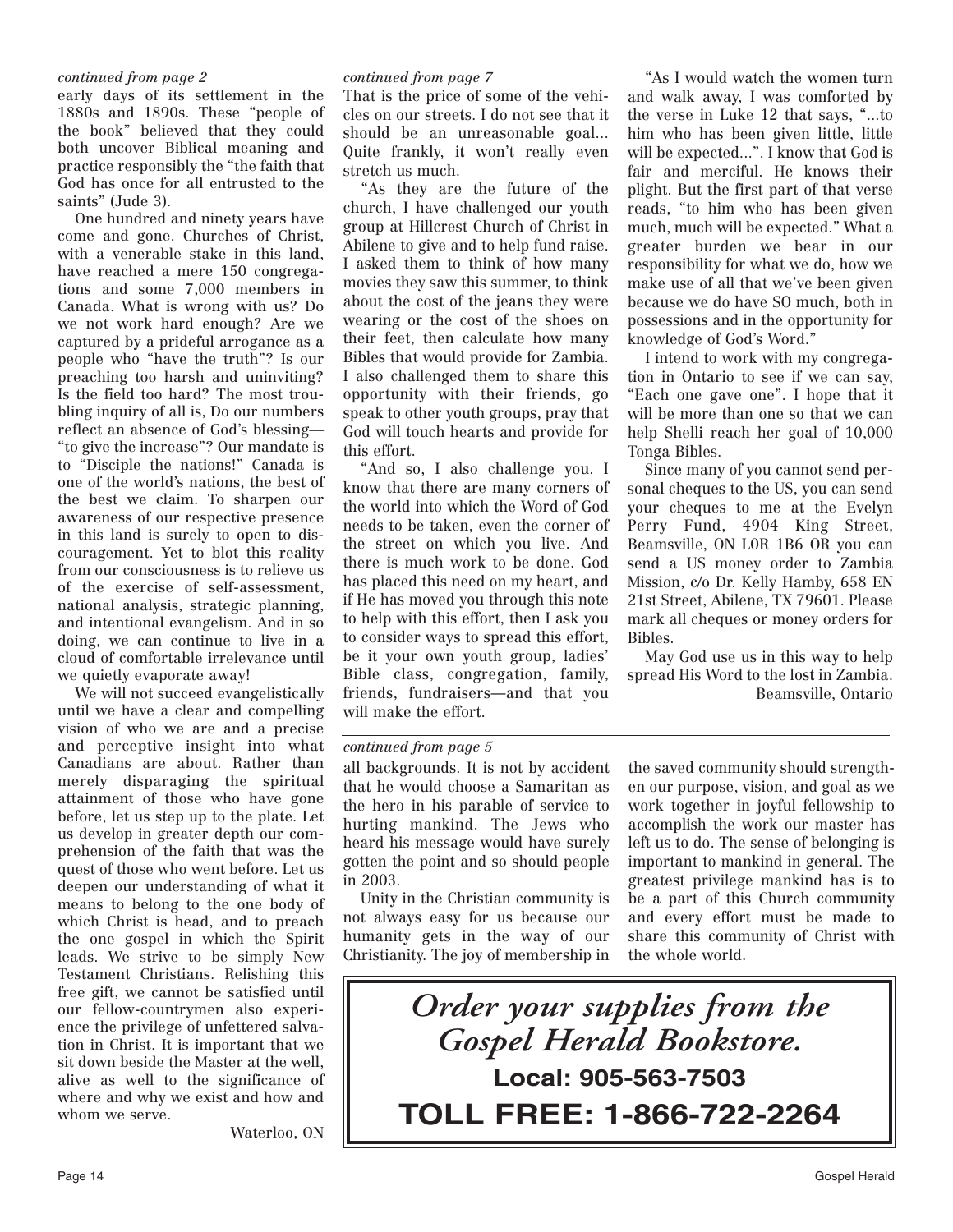### *continued from page 4*

While it is clear from the New Testament that Christ intended for congregations to be led by local leaders (elders in every place) and the apostle Paul respected the right of local churches to make decisions, autonomy did not mean congregations were to be isolated and disassociated from one another in faith, fellowship and practice. In fact, in 1 Corinthians, Paul seems to suggest a conformity between congregations by saying that he gave the same rule in all the churches (7:17) and in his discussion about hair says, "If anyone wants to be contentious about this, we have no other practice – nor do the churches of God." (11:16)

The letters to the various churches in the New Testament show that there were some differences between them. However, these were not because their faith and practices differed. Paul pleaded for unity of faith and mind. Rather, the differences were the result of local culture and situations.

Differences of faith and practice represent more than simply "autonomy at work." Rather they represent practices and issues that are inherently divisive and destructive. For example, suppose a congregation within our fellowship decided to "relax" on baptism and admit the unimmersed into full fellowship. This will eventually have implications for other congregations when any of these people move to other places and seek to become members of other congregations. This should remind us that no individual or congregation is an island totally separate, distinct and autonomous from the others. We are all interconnected. As much as we may disagree with the Reformed/Presbyterian denominational organization, we must admit there is some validity to Hanko's assertion that indepentism is as much a misunderstanding of autonomy as a hierarchy.

There is an important parallel between congregational autonomy and the personal autonomy each Christian enjoys. Individually, we practice "self-rule" – that is, we are each responsible for our own lives. We make decisions as well as acting and functioning on our own. Yet, we are repeatedly reminded that we are members of one another. We are not independent (even though many seem to have this illusion). We are part of one body, Christ. We are to work, worship, fellowship together – to be of one mind, spirit and purpose. Why would it be any different for congregations?

Even in New Testament times there were those who "went out from us" or who would "depart from the faith" and "seek to draw disciples after them." The possibility of apostasy is as real and dangerous today as in the first century. The preventative for apostasy is autonomy. First, by giving each congregation a delegated autonomy, Christ allowed local Christians to live and work in a community together, led by those who were part of that assembly who know the needs and opportunities first-hand. Second, by creating a global fellowship of people and congregations, Jesus created a brotherhood of mutual love which shared a common faith in Christ and submission to His Lordship.

February 2003

Please help the Sendai team in God's work to make

# **THE LAND** OF THE RISING SUN **A LAND** OF THE RISEN SON

Joel Osborne and Jonathan Straker are still in need of support for the mission work in Sendai, Japan. If you would like to find out more about this work and how you can help, you can check out their website at www.sendaimissions.com, or contact the

Bramalea church of Christ: 750 Clark Blvd. / Brampton, ON / L6T 3Y2. (905) 792-2297 Or you can help by cutting-out and mailing-in the form below. i Your Name: \_\_\_\_\_\_\_\_\_\_\_\_\_\_\_\_\_\_\_\_\_\_\_\_\_\_\_ Address: Analysis and Address and Address and Address and Address and Address and Address and Address and Address and Address and Address and Address and Address and Address and Address and Address and Address and Address Province/State: University of Province / State: Postal Code: \_\_\_\_\_\_\_\_\_\_\_\_\_\_\_\_\_\_\_\_\_\_\_\_\_\_\_\_\_\_ Phone Number:  $(\_\_\_\_\_\_\_\_$ I would like to support: (Circle) Joel / Jonathan / Both for  $(CDN / US)$  \$ \_\_\_\_\_\_\_/Mo./Yr. beginning  $1/2$ Make cheques payable to the Bramalea

church of Christ.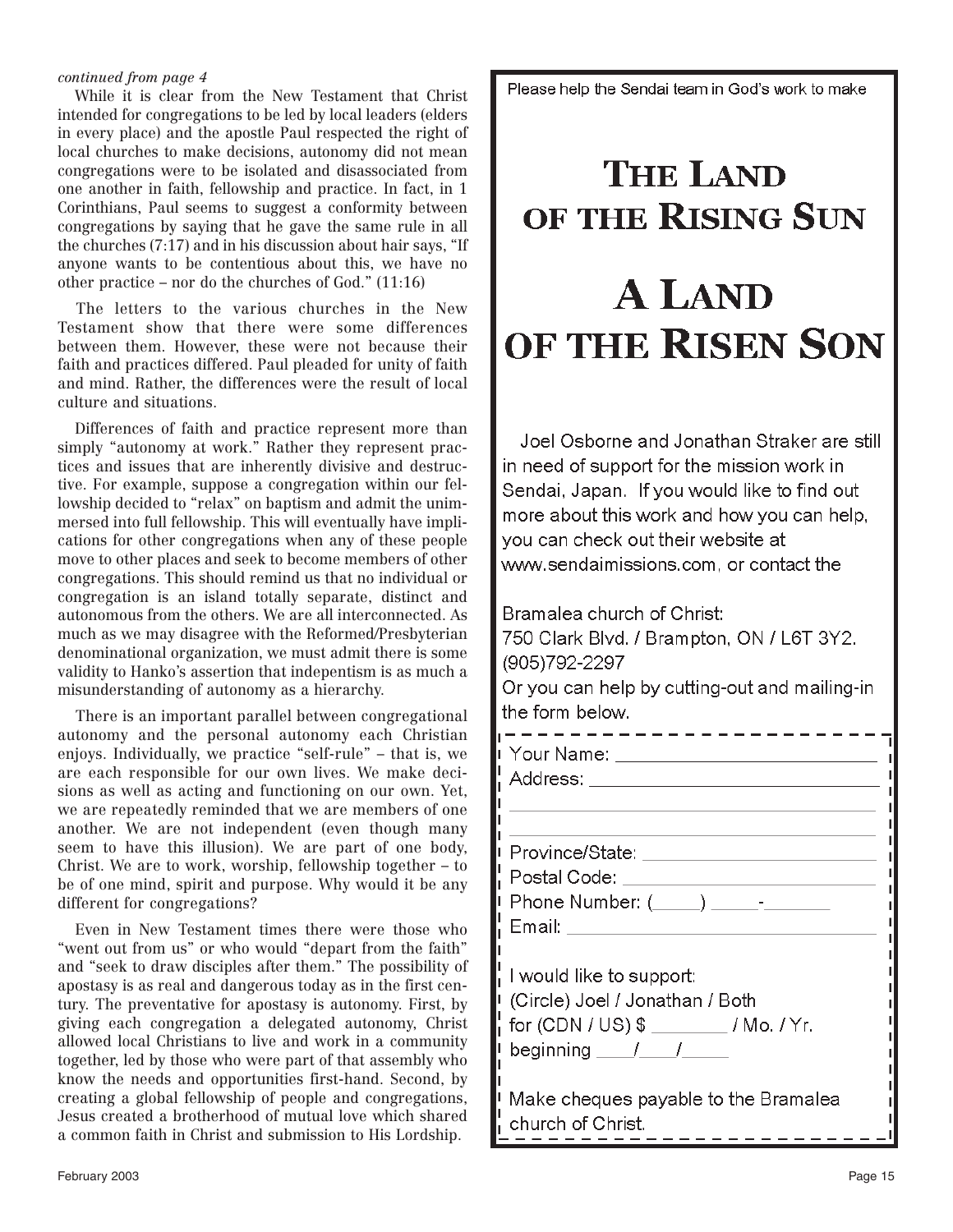

### **Warren Keith Hoover**

It is with great sadness that we announce the passing of Warren Keith Hoover on January 5, 2003, after a long and courageous battle with cancer. Warren was born on November 22, 1928 in Hamilton, Ontario. He married his wife, Pat, in Calgary in 1957.

Warren was a member of the R.C.M.P. for 26 years, stationed in Calgary, Ottawa, Saskatoon, Regina, Swift Current, Nipawin and Humboldt. He retired from the force as a Sergeant in 1978 then went to work for Key Lake Mining and Mutual Life. He finally retired in 1991 and he and Pat enjoyed the next 11 years spending half their time in Arizona and half at Wakaw Lake, Hegedus Beach. For over 45 years Warren enjoyed copper tooling and took the craft to its highest level. Above all, he enjoyed his family, first and always. He also enjoyed fishing, golfing, hiking and puttering at their lake home.

Warren is survived by his loving wife and best friend, Pat; their three sons, Craig (Lynn), Dean (Jacqueline), and Tim; three grandsons, John, Jordan, and Taylor; two granddaughters, Kristen and Robyn. He is survived by two brothers, Lloyd (Jean) and Jack; and one sister, Lila; as well as numerous nieces and nephews. He was predeceased by his father, Vincent; his mother, Marie; and brother, Ron. A Memorial Service was held on January 9, 2003 at the Hillcrest Memorial Gardens.

Bob Parker

### **Victoria Romanick**

On January 8, 2003, Victoria Romanick ended her earthly walk and moved on to begin her eternal journey with the Father above. Victoria was born November 6, 1916 in Pembroke Bermuda and moved to Windsor in 1947. She continued to live in Windsor until her death. She leaves to mourn her passing her husband, Nick, daughter, Nicky, and sons Nick Jr. and Clare.

She was baptized into Christ by Murray Hammond in 1974 and remained faithful throughout her life to both her Lord and her church family at West Side. In her later years she was unable to attend the services due to health problems. She always maintained a personal devotional life. It was said of Victoria that she would literally spend hours in prayer at one sitting. She lived with the faith that Jesus was with her

and we can be confident that as she left this world Jesus was with her still.

May all of us, like her, both live and die in the hope that Jesus makes death simply a doorway by which we enter into eternal bliss with our heavenly Father.

Drew Chapados

### **Florence May Gelley**

Florence May Lundy was born in 1903 on a farm near Newmarket, Ontario, the eldest of four children. Her brothers, Frank, Cliff, and Vern, are already deceased. Her father, Wes Lundy, was a preacher, a builder, and a farmer. From a very early age, the church played a major part in Florence's life.

She left Pine Orchard around 1924 and came to Toronto. Over the years she worked at a variety of jobs for companies such as Simpson's, where she met Bill Gelley, whom she married in 1934. A daughter, Carolyn, was born to them, but it barely slowed her down. Florence was widowed in 1967.

When Florence arrived in Toronto, she attended the Bathurst Street congregation and then Bayview when that congregation was established. In the late 1940's, she moved to the Strathmore congregation, even though it was halfway across the city from her home, to provide a larger group of young people for Carolyn. She remained an active member at Strathmore until incapacitated by a second stroke in1996.

Florence had boundless energy. In addition to her 'regular' jobs, she found time to run errands for innumerable friends. She took in students (at least 50 over the years) and if they couldn't pay anything, they lived free – sometimes with loans and gifts as well.

She continued working up until 1982 when Joe Cannon asked her to come as a missionary to New Guinea so, at the age of 79, off she went. Although she had difficulty learning Pidgin, the native language, Rosabelle Cannon, who was in New Guinea with her, said, "Florence spoke the language of love, and every one understood her." In the mid 80's, she was sent home with a debilitating tropical disease.

When she recovered, she went back to work: first baby sitting two young children for several years and then, until her second stroke, going twice a week via two buses to a public school to read to the children and help a grade 1 teacher in class.

She died peacefully on December 3, 2002. She is greatly missed by Carolyn and Garry Peddle and her two grandsons, Geoffrey and Michael.

You can sum up Florence's life with the epitaph 'Florence lived her life as she felt a Christian should.'

Garry Peddle

### **Owen Culp**

On the 31st of December 2002, fellow Christians, neighbors, and friends gathered to honor the life of Owen Culp, and to celebrate the beginning of eternal life, on which he has embarked.

Owen passed from this life on December 29, 2002, in his 87th year. He leaves to mourn, wife Julie, who had responded to Owen's needs throughout their 51 years together.

In addition, Owen is survived and mourned by son, Robert and wife, Christie. By daughter, Rosalie, son, Richard and wife Michelle. He is also survived and missed by three grandchildren, other relatives, and many fellow Christians and friends.

During the second World War, Owen was a part of the Canadian Army stationed at Petawawa. He spent many weekends in Toronto and was known by many church members there. He was a frequent weekend guest the late Bro. McKerlie. After the war, Owen was employed by General Motors until his retirement in 1972.

Early in their lives together, Julie and Owen learned to live with the disease of M.S. which slowly, but relentlessly, took over Owen's body. For the last 15 years of his life, Owen was bed-ridden. Julie faithfully tended to his needs throughout those years.

Despite the illness, Owen remained faithful to the Lord and a source of help to the church. The church was central to Owen's life, both at the Niagara and Manning congregation and later the Ontario Street congregation. He is missed by fellow members who knew him well.

We mentioned how it is impossible for us, who good health, to know what it must be like to be like to be confined by illness to such a degree that to move ... to stand, is impossible. How great it must be to awaken in that heavenly home, freed from such handicaps, and able to rise, to leap with joy and praise!

Our hearts go out to Julie and family at their loss. We celebrate by faith the victory granted by God's grace to Owen. The funeral service was conducted by Steve Cordle, Phil Wallace, and Murray Smith.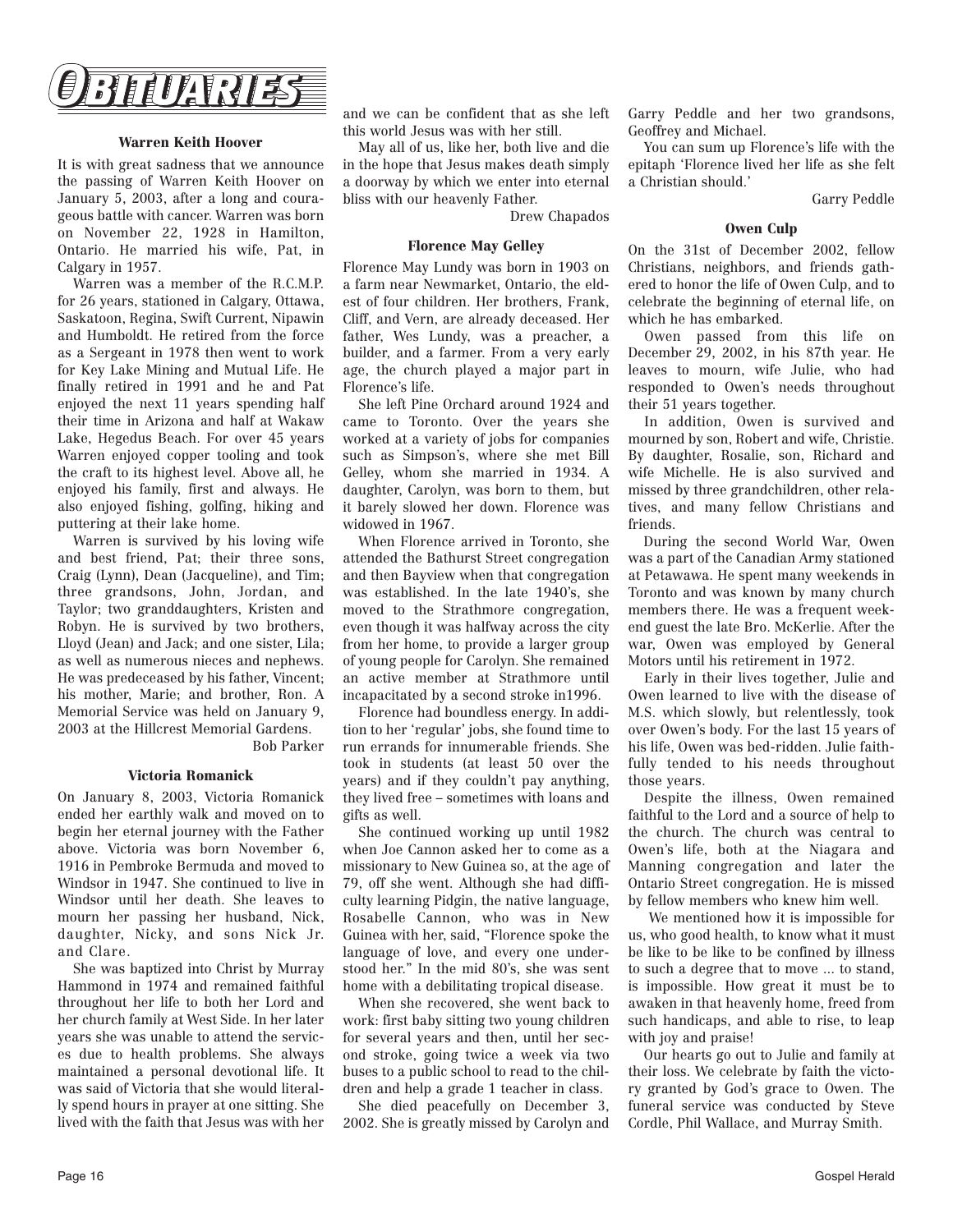## **Haiti Mission Trip Report**

 $\begin{array}{l} \textcolor{red}{\displaystyle\int} \textcolor{red}{\displaystyle\int} \textcolor{red}{\displaystyle\int} \textcolor{red}{\displaystyle\int} \textcolor{red}{\displaystyle\int} \textcolor{red}{\displaystyle\int} \textcolor{red}{\displaystyle\int} \textcolor{red}{\displaystyle\int} \textcolor{red}{\displaystyle\int} \textcolor{red}{\displaystyle\int} \textcolor{red}{\displaystyle\int} \textcolor{red}{\displaystyle\int} \textcolor{red}{\displaystyle\int} \textcolor{red}{\displaystyle\int} \textcolor{red}{\displaystyle\int} \textcolor{red}{\displaystyle\int} \textcolor{red}{\displaystyle\int} \textcolor{red}{\displaystyle\$ ean Volcy, a native of Haiti, and an elder of the Strathmore Blvd. congregation in Toronto, returned to sion. That mission was to establish a congregation of the Lord's Church in his hometown of Fond-Parisien. With the aid of Jean T. Elmera, evangelist at Delmas 28 in Port-au-Prince, several brethren from that congregation, and Yvon Beaudoin of Quebec City, a very successful campaign was realized.

In Fond-Parisien a place for worship was found that would seat about 100 people. The building was under construction and the brethren helped to complete it to the degree that it could be used for the week of meetings. This included building benches for seating, finishing the floor, etc.

A Campaign was held December 15 through 22. In preparation for this the brethren went door to door with invitations and also invited the people to have home Bible studies. Brother

Voltaire Edouard, evangelist and some brethren from the Petite Place Cazeau congregation, joined them in this work.

On Sunday, December 15, Jean had the opportunity to speak on a program on the "Radio Phare" station. He was able to invite people to come to the meeting as well as present a Gospel lesson. This radio station reaches about 4.5 million of the population.

During the 8-day campaign attendance was approximately 200 and there were 12 baptisms, including Jean's sister. The people in the area were enthusiastic and came with many questions and were eager to learn more.

The congregations from Port-au-Prince are carrying out the follow-up. Twice a week a group of brethren are going to Fond-Parisien to help with worship services and Bible studies. A 3-day follow-up meeting was held January 10–12. Plans are underway to have special classes for training some of the qualified men in this new congregation to take leadership in the future.

There are four financial challenges that we would share with readers of the Herald. Any who would like to help can contact Jean Volcy at Church of Christ, 346 Strathmore Blvd., Toronto, ON, M4C 1N3. These needs are:

1. Support for workers expenses going to Fond-Parisien from Port-au-Prince of \$200 U. S. per month.

2. A vehicle for transportation. A used Toyota pickup has been secured for \$2000 U.S. (\$500 has been raised)

3. Rental for the Church building of \$600 U.S. per year. (\$300 has been raised)

4. A generator and speaker system. There is no electricity in Fond-Parisien, therefore, a generator is needed for lighting and the speaker system .

We give thanks to God for this beginning and pray his blessings and guidance as this new congregation grows in the grace and knowledge of Jesus Christ.

Max Craddock

**March 31 – April 4, 2003 at Waterloo, Ontario Taught by Dr. Don Shackelford Searcy, AR** A survey of the discoveries of archaeology that pertain to our knowledge of the history, culture, and peoples of the Old and New Testament world. Attention will be given to archaeological methodology and the principles of interpreting data. Cost: For Credit—\$180 To Audit—\$100 For more information please contact Dave Knutson, Dean 470 Glenelm Cresc. Waterloo, ON N2L 5C8 519-884-4310, fax 519-884-4412 dknutson@golden.net *Bible Archaeology*

**Ministry Opportunity** Ad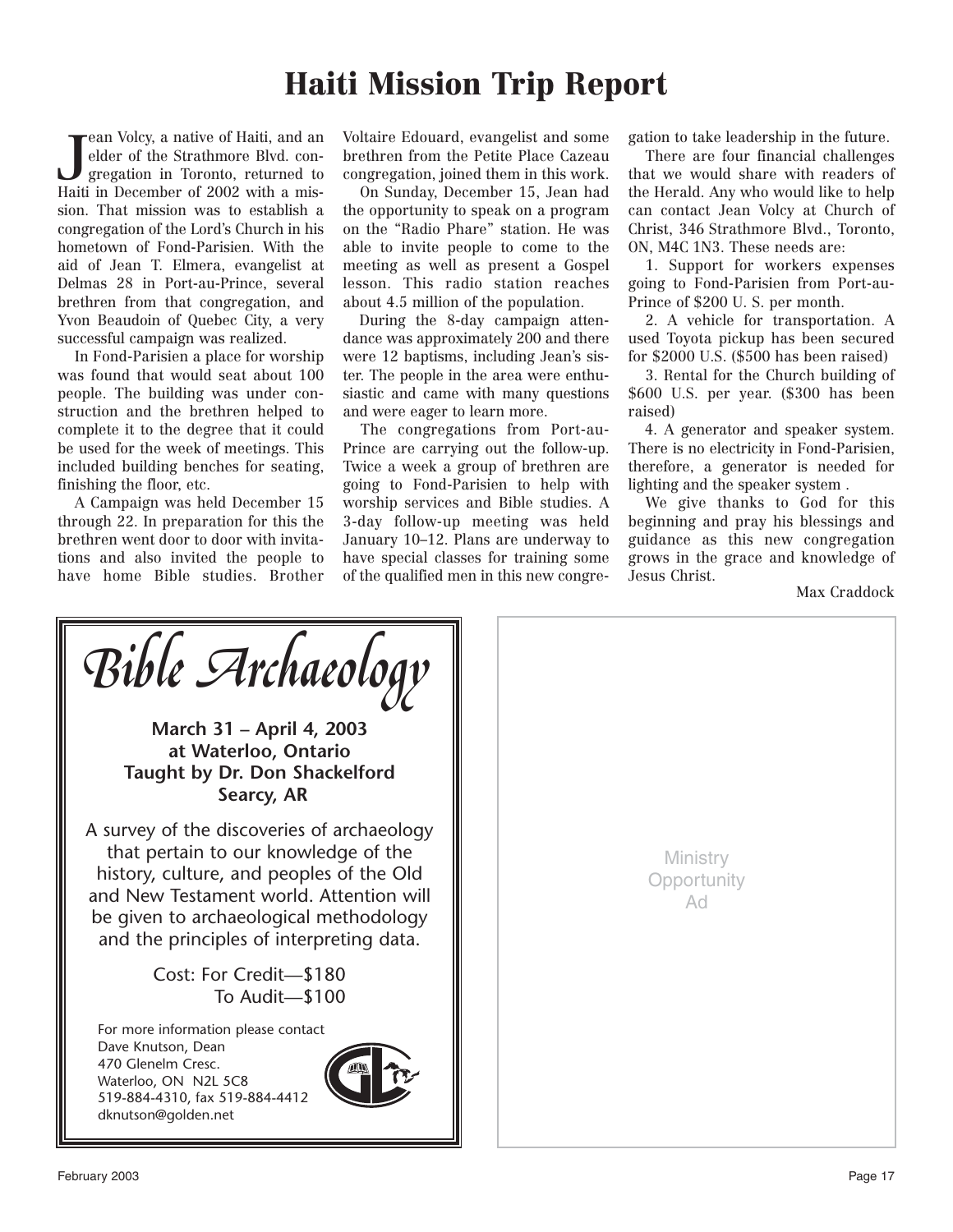# **DIRECTORY OF CHURCHES**

This listing includes most but not all of the churches of Christ in Canada along with a few in bordering states. Please help us to keep it useful by updating the information regularly. Listings are \$8.00 per year and changes are \$4.00 each. The information, unless otherwise specified, is in the following order: Place of meeting; times of Bible Class, Worship and mid-week gatherings; mailing address if different from meeting place; (Post Office is at the beginning unless otherwise indicated); preacher; phone.

### **PROVINCE OF ALBERTA**

**CALGARY: (Northside):** 803-20A Avenue N.E., T2E 1S1; Sun. 10, 11, 6; Wed. 7; recorded message; 276-8088; Derek Chambers, ev..

**CALGARY:** 4030 Maryvale Dr. N.E., T2A 2S8; Sun. 10:15, worship at 9:00 and 11:15, Wed. 7; Small Groups (Fri. - Mon. eve.) Phone: (403) 272-2111; E-mail: info@calgarycofc.com

**CAMROSE:** 4901-42 St., T4V 1A2; Sun. 9:30, 10:45; Wed. 7; Ted Archbold, ev., (780) 672-1220 (off).

**EDMONTON:** 13015-116 Ave., T5M 3C9, (780) 455-1049; FAX 454-9545; Sun. 11, 9:30; Wed. 7:00; Dave Friesen, 460-4258 ev; C. Eric Limb, Henri Bouchard, Herb Anderson, David Hotchkiss, elders.

**FORT MCMURRAY: Centre Bareal School** 312 Abasand Drive.; Sun. 10-noon; Box 5094, T9H 3G2; Billy McMillan, ev, (780) 790-0109.

**LETHBRIDGE:** 2720 21st Ave. S., T1K 1H8; Sun. 10, 11, 7; Wed. 7:00; Mike Gray, ev. (403) 328-0855.

**MEDICINE HAT:** Crescent Heights Church of Christ, 402 12th St. N.E., T1A 5V3; Sun. 10, 11, 6; Wed. 7; Jim Goud (403) 529-1996

**RED DEER:** 68 Donlevy Ave., T4R 2V8; Sun. 11:30, 10, (evening—call for information); Wed. 7; John Smith, ev. (403) 347-3986 email; <davenportcoc@aol.com>

### **PROVINCE OF BRITISH COLUMBIA**

**ABBOTSFORD (Central Valley):** #5 – 2580 Cedar Park Place; Sun. 10,11; Tues. 7:30 at address above, Norm Weir, ev. (604) 850-8670 (off); 859-5973 (res). If no answer 852-5052; email: normjen@rapidnet.net; website: http://www.members.shaw.ca/allanin/cvcofc/

**BURNABY (Greater Vancouver):** 7485 Salisbury Ave., V5E 3A5; Sun. 10:45, 9:30; Midweek (groups meet in homes. Call for times & locations); Kirk Ruch, ev., 951-4102; (604) 522-7721 (off).

**CAMPBELL RIVER:** 226 Hilchey Road, V9W 1P4; (250) 923-5233.

**CHILLIWACK:** Senior Citizens Bldg. Br 24, corner of Cook and Victoria St.; Sun. 10, 11; Wed. 7 at 9687 Windsor St; Mail P.O. Box 327, V2P 6J4; Al McCutcheon, sec. (604) 792-0046

**CRESTON:** Corner of 5th Ave. and Cook St.; Sun. 10, 11; 130 5th Ave. N. V0B 1G3; 250-428-7411 (off)or 428-5937.

**CROFTON:** 1288 Smith Rd. Box 45, V0R 1R0; Phone for time; (250) 246-3659.

**DELTA:** Delta Christian School, 53rd & Ladner Trunk Road, Ladner; Sun. 10; Midweek: Call for times; PO Box 18623, V4K 4V7: Darren Williamson, ev., (604) 943-0515 (off)

**KAMLOOPS:** 1110 Tranquille Rd.; Sun. 10:30; Tues. 7:00; PO Box 2129, V2B 7K5; Dane Bengard, ev. (250) 377-3386

**KELOWNA:** 1317 Ethel St. V1Y 2X1: Building 250-861-9486, Sunday 10:45 a.m. Worship, 9:30 a.m. Bible Study (excl. July – Aug). Evangelists: Charles McKnight, 250-765-8739; Barrie Forman, 250-764-4313, sonlover@shaw.ca, cell 212-0080; Elders: Wayne Muirhead, 250-861-4008, marwayn@hotmail.com; Ted Windmill, 250-763-8445, edward\_windmill@telus.net

**KELOWNA (Rutland):** #209-120 McIntosh Rd., V1X 7E8; Sun. 11. Call for directions/other services, Bill Forman, ev. (250) 765-3643; Clint Ponte, (250) 491-1900

**NANAIMO:** 1720 Meredith Rd., V9S 2M4; Sun. 10:00, 11:00, Wed. 7:00 meeting in homes, please phone for time and place; Grant Hannan, min. 758-9412 (off.); Les Beamish, sec. 758-6929; cell phone 729-1833.

**NORTH BEND:** North Bend Community Hall; Sun. 10; SS 1, Boston Bar, BC V0K 1C0; 867-9420.

**PENTICTON:** Penticton Retirement Centre, 439 Winnipeg St.; Sun. 9, 10; Wed. 7:30; Box 24082, V2A 8L9.

**PRINCE GEORGE:** 4337 Ewen Dr., V2M 5Y8; Sun. 10; For more information contact Grahame Somerville; 562-6708 or Leo Selzer, 964-9102

**PRINCE RUPERT: 977 Prince Rupert Blvd.:** PO Box 324, V8J 3P9; Sun. 4-5 pm, 3-4 pm; Thurs. 7; Dick Brant, ev. (250) 624-4449 (off), 624-5834 (res)

**RICHMOND:** 5800 Kartner Rd. V6V 1R9; Call Gary Marrs, ev. (604) 271-6197 or Carlos Castillo (604) 273-0506.

**SALMON ARM:** 2460 Auto Rd. S.E.; Sunday 10:00; Call for times and locations of other meetings; (250) 832-3828 or 804-4833; Box 51, V1E 4N2; Doug Kendig, John Murrey, Gordon Parmenter and Blair Robers, elders.

**SURREY:** (Greater Vancouver):15042 92nd Ave., V3R 5V8; Sun. 10, 11, 6; Ron Beckett, ev., 594-1796.

**VANCOUVER (Oakridge):** 6970 Oak St., V6P 3Z6; English services: Sun. 10, 10:40, 5 (Spanish Bible Class 10 and Fri. 6:30); Wed. 7:30; Spanish services: Sun. 5; Fri. 6:30; Milton Diaz, ev., 432-1749 (res.).

**VERNON:** 4107 Pleasant Valley Rd, V1T 4M1; Sun. 10, 11; Murray Ververda, ev., (250) 545-5256  $(r_{P5})$ ; 545-6892 (off).

**VICTORIA:** 3460 Shelbourne St., V8P 4G5; Sun. 9, 10:15; midweek in homes; (250) 592-4914 (off); website: www.churchadmin.@sscoc.bc.ca

### **PROVINCE OF MANITOBA**

**BRANDON:** 943 7th St., R7A 3V1; Sun. 10:30; Midweek; call for location (204) 728-0957; Charles Muller, sec. 726-4723.

CARMAN: Main Street S : Sun. 10, 1:15; Wed. 7:30; Box 955, R0G 0J0; contact Ray Winkler (elder), 745-3226; Bob Norris, ev., 745-6969.

**DAUPHIN:** 378 River Ave. E. (Corner of River & Bond) R7N 0H8: Sun. worship 9:00 & 10:00; Sun. & Wed. nights call for details; Darin Ashby, min. (204) 638-6321 (off), 638-6025 (res.), Fax: 638-0872; email: <ddashby@mts.net>

**MANSON:** Bldg. in Manson Village; Sun. 10, 11; Box 2, R0M 1J0; Wilf Rogers (204) 722-2293 or Lloyd Jacobs, (204) 722-2278, elders; Ken Starnes, sec. (204) 722-2085.

**PORTAGE LA PRAIRIE:** Contact Gerald Mccutcheon, 239-1817.

**WINNIPEG (Central):** 217 Osborne St. S., R3L 1Z4; Sun. 10 worship, 11:15 Bible School, Wed. 7; ffice: (204) 475-6462 Fax: (413) 677-6165 http://www.winnipegchurch.ca; Jim Hobbs, sec. for elders (204) 261- 9861; Wayne Turner, ev. (204) 257-7926 (res); wayne@winnipegchurch.ca Chad Celaire, youth min. (204) 284-6280 web site: chad@winnipegchurch.ca

### **PROVINCE OF NEW BRUNSWICK**

**MONCTON:** 365 Pine Glen Rd., Riverview (Moncton), E1B 4J8; Sun. 10, Wed. 7:30 p.m.; (506) 852-0919; Royal Maillet (506) 532-2956, Tim Johnson, ev., (506) 386-1682, elders. <preacher-tim@rogers.com>

**SAINT JOHN:** Meeting in the home of FRED NELSON, 3 Charleston Court, Quispamsis, E2E 4W9; Sunday meetings flexible; Phone (506) 847-2802 or Tom Goud, 847-2199.

### **PROVINCE OF NEWFOUNDLAND**

**ST. MARYS:** Meeting in the home of Robert D. Ryan, Main Rd. Time flexible. Call (709) 525-2680 or address Robert at Box 198, St. Marys, NF A0B 3B0

### **NEW YORK STATE**

**BUFFALO (Linwood):** 2523 Main St., 14214; Sun. 9:30, 10:45, 6; Training Class 5; Wed. 7; John Smiley, ev. (716) 832-7171.

**NIAGARA FALLS:** 359 14th St., Niagara Falls, NY, 14303. Off(716)285-6534, Home (716) 886-2871. Sunday Bible study 10 am, worship 11 am, evening 6 pm, Wed. 7 pm. Minister Eddie J. Cornelius. e-mail BROCNFCC@juno.com

**NORTH BUFFALO:** 350 Kenmore Ave., 14223; Sun. 10,11,7; Wed. 7:30.

**NORTHWEST TERRITORIES**

**YELLOWKNIFE:** 516 Range Lake Rd., X1A 3A7; Sun. 9, 11; (867) 873-3875. Elders: Doug Ashby, Craig Robinson, Randy Straker; Steve McMillan, min.

### **PROVINCE OF NOVA SCOTIA**

**HALIFAX: 48 Convoy Ave., B3N 2P8: Sun. 10, 11:** Wed. 7; ev. (902) 443-9628 (off), Wayne Taylor, sec. (902) 876-7402

**DARTMOUTH:** 19 Killikee Gate, Dartmouth, NS, B3B 1A7; Neil Prokop (902) 463-3629/430-9543cell, neillisaprokop@hotmail.com. Please call for Sunday worship times and midweek information

**KENTVILLE:** 177 Middle Dyke Rd. exit 12 off Hwy 101, Sun. 11, 10; Wed. 6; Box 26, B4N 3V9; (902) 678-8881 or Ray Fisher, ev; 582-3457; Toll free 1-866-236-7891

**SHUBENACADIE:** Mill Village Church, 3613 Indian Rd. 2 miles w. of Shubenacadie; Sun. 10:15, 11; Wed. 7:30; R.R. 1, B0N 2H0; D. Hallett (902) 758-2133; J. Mackey, sec., (902) 758-2633; 758-3215 (off.).

### **PROVINCE OF ONTARIO**

**AJAX (Serving Durham Region):** 1 Cedar St.; Sun. 9:45, 11. 7; Call for mid-week information; Box 162, L1S 3C3; Ph. (905) 683-2477(off); Edward Jermakowicz, ev., (905) 426-8465 res, <e.jermakowicz@sympatico.ca>

**AURORA:** 15216 Yonge St. S, L46 1L9; (entrance beside Mac Flemming Paints); Sun. 11; P.O. Box 71523, L4G 1L9; Contact: Scott & Linda Harvey, (905) 473-5631 or leave message; e-mail <sharvey@IDIRECT.COM> or Clare Preston, (905) 841-2272

**BARRIE:** 345 Grove St. E. (at Cook), L4M 2R6; Sun. 10, 11; Wed. 7:00; (705) 722-7155 (off.); Claude Cox, ev. (705) 737-2272.

**BEAMSVILLE:** 4900 John St., L0R 1B6; Sun. 9:30, 10:30, 6; Wed. 7:00; Don Smith, ev. (905) 563-7655 (off); e-mail: <don093@sympatico.ca>

**BRACEBRIDGE:** 14-4 Manitoba St., P1L 1R9: (705) 645-3356; We worship at home each Sunday.

**BRAMALEA:** 750 Clark Blvd. (south of Hwy. 7 on Finchgate Boulevard), L6T 3Y2; Sun. 9:45, 11, 6; Thurs. 7:30; Walter Straker, ev. (905) 789-1632 (res.); 792-2297 (off).

**BRANTFORD:** 267 North Park St., N3R 4L2; Sun. 10, 11, last Sunday of month 6:30; Wed. 7; contact Ray Knight (519) 754-0401; office (519) 759-6630; Jamie Azzoparde, ev. (519) 770-4814 (res)

**BRANTFORD:** (Costain/Johnson Community Centre) 16 Morrell St., N3T 4J2; Sun. 10 & 11., Wed. 7; call for information on various other mid-week classes; 519-758-5673 (75-U-LORD); Rick Gamble (min.); 519-753-5353 (res.); www.followers.ca or e-mail followers@bfree.on.ca

**BURKS FALLS:** Seniors Building above library on Young St.; Sun. 6-7:15 p.m.; c/o Hubert Lawrence, R.R. #2, P0A 1C0; (705) 382-2026.

**COLLINGWOOD:** 494 Tenth St.; Sun. 10, 11, 7; Wed. 7; C/O Peter Dale, 75 Peel Street, L9Y 3V5; (705) 444-0010 (office)

**CORNWALL:** 1702 Dover Road, K6J 1W1; Sun 10,11; Wed 7; Allen Bojarski, ev. Phone (613) 933-1825; Fax: (613) 933-1879; Emails: churchofchrist@cogeco.ca or abojarski@cogeco.ca; Website: http://home.cogeco.ca/~abojarski/abojarski

**FENWICK:** 765 Welland Ave.; Sun. 9:45, 11, 7; Wed. 7:30; P.O. Box 416, L0S 1C0; (905) 892-5661; email <DonHipwell@AOL.com>

**GORE BAY:** W. Manitoulin church; (Gore Bay waterfront, past docks); Sun. 10:30; B14, P0P 1H0; Contact John Robertson (705) 282-3499; Bill Baker (705) 282-2095.

**GRIMSBY:** 63 Casablanca Blvd., south of Q.E. exit; Sun. SS 11:05; Worship 9:45, 6; Wed. 7; Box 181, L3M 4G3; (905) 945-3058; Jeff Cobb, ev. (905) 309-1979

**GUELPH:** The Evergreen Senior Center, 683 Woolwich St.; Sun. 10, 11; Wed. 7:30 (phone for location); c/o 428 Cole Rd., N1G 3J8; David Azzoparde, sec. (519) 821-9179.

**HAILEYBURY/NEW LISKEARD:** 554 Helmer Pedersen Drive, New Liskeard; Sun. 10:30; Mike Tinney, Box 702, Haileybury, P0J 1K0, 705-672-9241, 647-5488

**HAMILTON: 321 East 27th Street, L8V 3G8** (at Fennell) (Mt. Hamilton); Sun. 10, 11, 6; Wed. 7:30; (905) 385- 5775; Chris Gardner, sec., (905) 388-9174.

**HAMILTON (North):** 75 MacNab Street; Sun.10, 11 Wed. 7 Joe Sandassie, (905) 389-0714, 286 East 26th Street, Hamilton ON L8V 3E1

**HAMILTON (West):** Mohawk College, Fennell Ave./West 5th St.; Sun. 10, 11, (Please phone for Sun. p.m. and midweek information); P.O. Box 78041 Westcliffe PO, L9C 7N5; Wayne Page (905) 648-5100.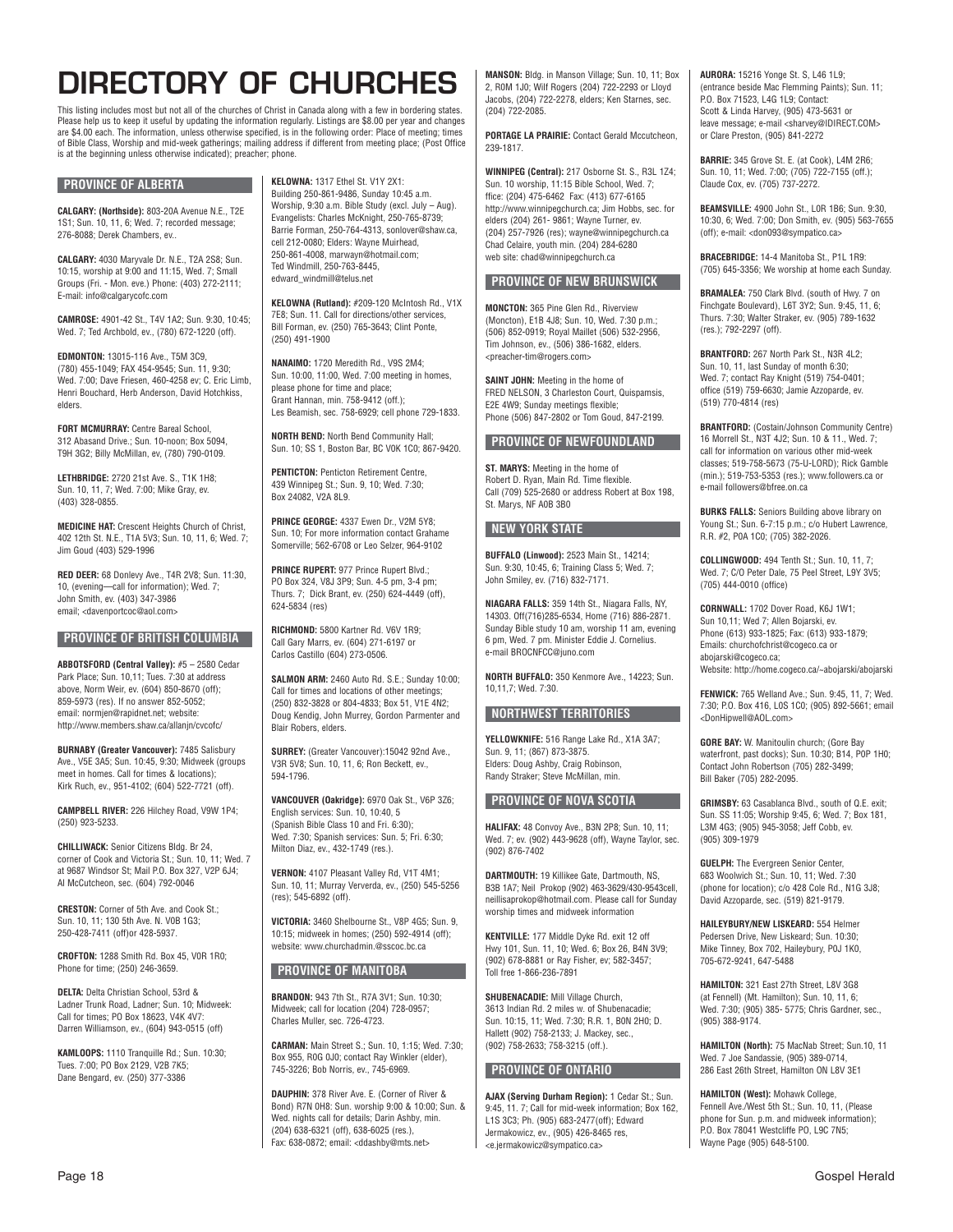**HEATHCOTE:** Sun. 11; Larry Elford, R.R. 1, Kimberley, ON N0C 1G0.

**HUNTSVILLE:** Huntsville Public Library, 7 Minerva St. E., Sun. 10:30, c/o Dave Preston, (705) 789-7697, 491 Fowlers Rd., R.R.#5, Huntsville, Ont., P1H 2N5. Other contacts: Ken Smith, (705) 789-8292, Steve Watson, (705) 788-2332.

**HUNTSVILLE:** 36 Hilltop Dr. P1H 1C5 (off Hwy. 11BN); Sun. 9:45, 11, 7; Wed. 8; Contact John H. Preston, sec., (705) 767-3237.

**ICE LAKE (Manitoulin Island):** 11/4 mi. S. of Hwy. 540; 9:45, 11 a.m. Sun. & 7:30 p.m. Wed.; Les Cramp, ev. (705) 282-0974; Peter Tallman, sec., R.R. #1, Mindemoya, P0P 1S0, 377-4555. email <ljcramp@manitoulin.net>

**KENORA:** 101 Norman Dr.; Sun. 10, 11; Wed. 7; P.O. Box 2905, P9N 3X8; Earl Rattai, ev., 548-2245.

**KINGSTON:** 446 College St., K7L 4M7; Sun. 10, 11: Wed. 7; (613) 546-5409 (off.).

**KITCHENER SOUTH:** Kitchener City Hall (Learning Room), 200 King St. W.; Sun. 10, 11; Wed. 7:30 in homes; Hugh Pitcher, 171 Broken Oak Cres., Kitchener, N2N 1N8, Ph: (519) 745-2713. Other contact: Julian Smith, (519) 742-8626.

**LONDON:** 1750 Huron St., N5V 3A2; (519) 455-6730; Sun. 9:30, 11; Call for mid-week opportunities. Harold Byne, ev., 645-0575; FAX 645-6037

**LONDON (East):** 380 Adelaide North, Tolpuddle Building Common Rm., entrance off of Adelaide at King St. S. Parking in Marshall Street Lot behind building. Sun: 9:45 a.m. Exhortation; 10:05 a.m. Bible Study; 11:00 Worship; Tuesday Afternoon at 1 p.m. in Board Room. Brian V. Sullivan, evangelist 905 892-6247 or bvsprchr@computan.on.ca Web site: http://www.computan.on.ca/~bvsprchr/

**MEAFORD:** 113 Nelson St.W. N4L 1G3; Sun. 9:45, 11, 6; Wed. 7:30; Randy Morritt and Scott Mansfield, evs; (519) 538-1750; e-mail: meafordcofc@bmts.com..

**NEWMARKET:** 230 Davis Dr.; Sun. 9:45, 11:00, 6:30; Wed. 7:30; Box 21581, L3Y 8J1; Clayton McLeod, sec, (905) 473-9447 895-6502 (off)

**NIAGARA FALLS:** 3901 Dorchester Rd. N., L2J 3A8, (905) 356-3412 (turn E. on Thorold Stone Rd. from Q.E. and left on Dorchester Rd.); Sun. 10:30, Wed. 7:30; Henry Boland, (905) 356-0107 and Darrin Douglas (905) 371-1581, evs.

**NORTH BAY:** 73 Gertrude St. E.; Sun. 10:30; Wed. 7; Box 745, P1B 8J8; (705) 472-7040 (off.); David Lock, ev. 78-345 Mulligan St. P1A 3S3; (705) 475-0911, e-mail: davidrlock@acncanada.net; WebSite: www.northbaycoc.com.

**OMAGH:** 1412 Britannia Road W. at 4th line, Milton, L9T 2X8; Sun. 10, 11; Thurs. 7:30 in homes; c/o Harold Ellis, Sec., R.R. #3, Campbellville, LOP 1B0; (905) 878-7565; Bryan Meneer, ev. (905) 383-5259; 875-2939 (off).

**OTTAWA:** 1515 Chomley Cres., K1G 0V9; Sun. 10, 11, 6; Wed. 7; Robert MacRury, ev., 733-2580 (off); 737-0701 (res.).

**OWEN SOUND:** 835 10th Ave. E., N4K 3H8; Sun. 9:45, 11, 6; Thurs. 7; Brian Thompson, (519) 376-6702 (off.), 372-2155 (res.) <oscoc@bmts.com>

**PETERBOROUGH:** Chapel, Rubidge Retirement Residence (Sherbrooke & Rubidge); Sun. 10 and 10:45; Tue. 7:00 at 220 Gallagher St : Peter McPherson, ev phone705-742-5349 or 876-7104; <petermc@peterboro.net>

**PINE ORCHARD:** 16716 Warden Ave (just south of Vivian Rd.) 3 km east of Newmarket; Sun. 10, 11; (905) 953-9386. Mailing address: Bruce Brandon, Sec., RR 2, Uxbridge, L9P 1R2 (905) 852-5026

**PORT COLBORNE:** 700 Steele St., L3K 4Z2; Sun. 11, 10, 6:30; Wed. 6:30; (905) 834-5775 (off).

**ST. CATHARINES:** 439 Ontario St. N., L2N 4M9; Sun. 9:30, 10:30, 6; Wed. 7:30; Steve Cordle, ev.; (905) 934- 3862 (res); 935-9581 (off.); Email: churchofchrist@on.aibn.com; WebSite: www.churchofchrist.n3.net

**ST. CATHARINES (Garden City):** UNF Hall, 77 Facer St.; Sun. 9, 10,11; Wed. 7; c/o Roy Diestelkamp, ev. 1231/2 Keefer Rd., Thorold ON L2V 4N1, ev. 227-8336.

**ST. THOMAS:** 60 S. Edgeware Rd. N5P 2H6; Sun. 10, 11; Wed. 7

**ST. THOMAS (Southside):** 15 Hepburn Avenue, N5R 4J4, (519) 633-4180 Contact: David Langeman. Please call for times. email: langeman@bellnet.ca

**SARNIA:** 796 Errol Rd. E., N7V 2G7; Sun. 9:30, 10:45, 6:30; Wed. 7; (519)-339-1161 (off), Other contact: Steve Rastall, (519)869-2003

**SAULT STE. MARIE (Eastside):** 99 Melville Rd., P6A 5J6; Sun. 10, 11, 7; Wed. 7:00; 705-942-9283.

**SAULT STE. MARIE (Pinehill):** 132 Cunningham Rd., P6B 1N4; Sun. 9:30, 10:50; call for Sun. pm time; Wed. 7; Roger Lansdell, ev., (705) 256-1977 (off/res), <r.s.lansdell@sympatico.ca>; Rob Whitfield, sec., (705) 949-7612, <rwhitfield@sympatico.ca>.

**SELKIRK:** 1/2 km. N. of village; Sun. 10, 11; Wed. 7:30; Box 13, N0A 1P0.

**SMITHVILLE:** 246 Station St. L0R 2A0; Sun. 10, 11, 6; Wed. 7. Chris Nicholson, ev. (905) 957-6039

**SOUTH RIVER:** Jaspar St. S.; off Ottawa St. W.; Sun. 10, 11, 6; Wed. 7:00; Box 549, P0A 1X0; Jim Nicholson, ev. (705) 384-5215, church bldg. (705) 386-2551.

**STONEY CREEK:** 105 King St. E., L8G 1L1; (905) 664-1130 (off.); Sun. 9:45, 11; Sun.; Wkdy evenings call for time and place; Darrell Buchanan, ev., (905) 643-7853 (res); Robert Priestnall, sec. email: emailus@sccoc.ca; website: www.sccoc.ca

STRATFORD: 478 Brunswick St., N5A 3N6; Sun. 10:00, Wed. Bible Study 7:30; (519) 273-5280, George Mansfield, ev. 272-1714; <gmansfield@quadro.net>; John Brush, 625-1045; Larry Hoover, 271-9545; Joseph Kippax, 744-3439.

**SUDBURY:** 2663 Bancroft Dr. P3B 1T7; Sun. 10, 11, 6; Wed. 7:00; 566-2898; Wes Bailey, sec. 523-0933..

**SUNDRIDGE:** Hwy. 11 N.; Sun. 10, 11; Wed. 7; P.O. Box 927, P0A 1Z0; (705) 384-5214, Steve May, ev. 384-0597.

**TECUMSEH (North Shore):** St. Clair Beach Community Center, 13731 St. Gregory Rd.; Sun. 9:15, 10:15; Contact Rick Liebrook, 172 Pheasant Run Dr. RR1 Belle River ON N0R 1A0, (519) 735-0270; Ron Meecham, ev..

**THESSALON:** 8 Albert St. off Hwy. 17; Sun. 10, 11, 7; Wed. 7:30; Eric White, RR 2, P0R 1L0 (705) 842-6533.

**THUNDER BAY:** 501 Edward St. N. (at Redwood), P7C 4R1; Sun. 9:45, 11 (call for summer hours); Wed. call for information; Eric Bailey, ev. (807) 473-5353(res.), (807) 577-2213 (off.); email <ebailey@baynet.net>.

**TILLSONBURG:** 1 mi. N. on Hwy. 19; Sun. 9:30; Wed. 7:00; Box 331, N4G 4H8; 842-7118.

**TIMMINS:** 15 Cedar Street N..; Sun. 10, 11; Wed, 7:30: Box 1396, P4N 7N2; for more information call Larry Frost, sec./treas., (705) 268-4526.

**TINTERN:** R.R. #1, 4359 Spring Creek Rd., Vineland, ON L0R 2C0; Sun. 11:15, 9:45, 6 (call to confirm); Wed. 7:00; Jim Holston, ev. (905-563-6348 (res), 563-6311 (off).

**TORONTO (Bayview Ave.):** 1708 Bayview Ave., M4G 3C4 (1 block S. of Eglinton); Sun. 10, 11; Wed. 7:30; Michael Hilborn, 63 Campbell Ave., M6P 3T9; (416) 489-7405 (off.).

**TORONTO (Harding Ave.):** 47 Harding Ave., M6M 3A3; Sun. 10, 11, 7; Wed. 8; Dick Forsyth, ev., Beamsville, 563-7874; Aikins Wiredu, sec., 242-8731

**TORONTO (Strathmore Blvd.):** 

346 Strathmore Blvd. M4C 1N3 (across from Coxwell subway station); 416-461-7406; Sun. 9:45, 11, 6; Wed. 7; Marvin Johnson (416) 752-0325, Stephen Gill (416) 265-2496, Peter Dwomoh (416) 462-3616; Jean Volcy (416) 267-6820, Elders; Max Craddock, ev. (416) 461- 7406, e-mail <maxc@strathmorecofc.ca>; Fax (416) 424-1850; Santiago Molina (Spanish) (416) 751-6879, ev, Devon Bennett, ev. (905) 686-2486; website: www.strathmorecofc.ca

**TRENTON-BELLEVILLE:** Sun. 9:45; 10:45; p.m. in homes; Tues. p.m. in homes; P.O. Box 22049, Trenton Center, Trenton, ON K8V 6S3; M. McDonnell (613) 969-0741; J. Short 965- 1079;

**VANDELEUR:** E. off Hwy #10 (2 km S. of Markdale) along Artemesia Township sideroad 10 7 km; Sun. 10, 11; Ian Boyce, sec., R.R. #6, Markdale, N0C 1H0; (519) 986-2143. Gordon Dennis, 240 Elgin St. N., Box 274, Mount Forest, N0G 2L0; (519) 323-2424

**WATERLOO:** 470 Glenelm Cres., N2L 5C8; (519) 885-6330 (off); Sun, 9:30, 10:30, and 6:00 (except 4th Sunday), Wed 7:30; Javier Cuarezma, ev. (519) 743-2587 (res); Bill Schwarz, ev. (519) 571-1047 (res).

**WELLAND:** 72 Summit Ave., L3C 4G6; 11, 10, 6:30; Wed. 6:30 David Stewart, 834-5652; Harold Bruggen, ev. 732-2465

**WINDSOR (West Side):** 2255 Totten St., N9B 1X6 (E. of Huron Church Rd.); 254-6262 or 945-4851; Sun. 9:45, 11, 5:30; Wed. 7:00; Drew Chapados, ev., 3713 Shinglecreek Crt., Windsor, N8W 5T8; (519) 250-4407; Chad Celaire, ev.; email: wsidecoc@wincom.net; wwwgeocities.com/wsidecoc.

### **PROVINCE OF QUEBEC**

**MONTREAL (French):** 2500 Charland, H1Z 1C5; Sun. 10:15, 11:00; Wed. 7:00 (Fr. class); 1st Sat. 6:30 p.m. "Phoebe" women's class; last Sat. 6:00 youth meeting; Silvio Caddeo, ev., 387-6163 (off.); 337-9344 (res.); email: <caddeo@sympatico.ca>.

**MONTREAL (English/French/Ashante/Ghanian):** 2401 St. Jacques; Sun. 10,11, 6:30: Wed. 7:30 (English); Fri. 7 (French); PO Box 66 West Mount Station, H3Z 2T1; James Bell, ev. (514) 683-1638 (res), (514) 934-0400 (work).

**MONTREAL (Verdun):** 503-5th Avenue, Verdun, QC H4G 2Z2; (514) 765-8919; (French) Sun. 10, 11; Wed. 7; Roger Saumur, ev. (450) 635-5105; rogersaumur@sympatico.ca; http://www3.sympatico.ca/rogersaumur; (English) Sun. 11, 10; Wed. 7

**PLESSISVILLE:** Centre Communautaire, André Côté, CP21, G6L 2Y6; Sun. 11, 10; Yvon Beaudoin, (418) 653- 3493.

**QUEBEC CITY:** 2980 Verteuil, Ste-Foy (corner Jean-Noel); Sun. 9:30, 10:30 (French); Wed. 19:30; C.P. 9041 Ste- Foy, G1V 4A8; Yvon Boaudoin, ev. (418) 728-5240.

### **PROVINCE OF SASKATCHEWAN**

**BENGOUGH:** E. side Hwy. 34; Sun. 10:30, 11:15; Norman Kemp, Box 134, S0C 0K0; (306) 268-4522.

**ESTEVAN:** 1302 8th St., S4A 1H6; 634-3116; Sun. 10, 11, 7; Wed. 7; Tim Pippus, ev., 634-8195, res.

**GRAVELBOURG:** 300-2nd Ave. E.; Sun. 10:30, Box 507, S0H 1X0; Wendell Bailey, ev (306) 648-3435; Marvin Bandura, Sec. 648-3629

**HORSE CREEK:** Sun. 10:30 (May-Nov.); 11 (Dec.-Apr.); Lonnie Goodwin, Box 58, McCord, S0H 2T0; (306) 478-2516.

**LLOYDMINSTER:** 56 Ave. and 47 St., Box 88, S9V 0X9; Sun. 9:30, 10:30; Rolland Bouchard, ev.; (780) 875-4056; email: lloydcoc@telus.net

**MOOSE JAW:** 901 James St. S6H 3H5; Sun. 10, 11, 2; Wed. 7:30 (CST); Ron Hegdahl, ev. (306) 693-4064 (off.).

**NORTH BATTLEFORD:** 1462-110 St., S9A 2J2; Sun. 10, 11: Box 804, Wilkie, S0K 4W0; Contact: Owen Davies, (306) 843-2210

**PERRYVILLE:** Meetings in the home of Sheldon Perry; Phone (306) 835-2681; Mail to Box 496, Wynyard, S.

**PRINCE ALBERT:** 264-23rd St. W., S6V 4L6; Sun. 10, 11; 763-3057 (off.); Dean Hotchkiss, ev. (306) 763-2218. Contact Bob Jenkins, 764-6187

**RADVILLE:** in private Residence at (810 Mann Ave.); Richard Thuc, sec., Box 532, S0C 2G0; (306) 869-3103 (res.).

**REGINA:** 1825 Rothwell St. S4N 2C3; (306) 757-1825; FAX 757-5727; Please call for times; Ray McMillan, senior min., 949-0969

**SASKATOON:** Sunday, coffee & fellowship 9:30, Worship 10, Wed. 7: Office: 343-7922; Bob Parker ev, 343-7884; location & mail, 134 Cardinal Cres. S7L 6H6; Fax: 343-1589; e-mail: <stooncofc@sk.sympatico.ca>

**SWIFT CURRENT:** 400 2nd Ave. S.E., S9H 3J6; Sun. 10, 11; Wed. 6:30; Susan Eidem, sec., 306-773-9043.

**WAWOTA:** Hwy. 48 W. of town; Sun. 10; Mid-week call; Box 454, S0G 5A0; (306) 739-2103 (off); Brent Olson, minister, 306-739-2546 or contact Cam Husband, 306-538-4585 or G. McMillan, (306) 538-4654.

**WEYBURN:** 1115 First Ave. NE (Hwy. 13E), S4H 0N2; Sun. 9:30, 10:30, 7; Wed. 7; Scott Wade, ev., (306) 842-6424 (off); (306) 848-2032 (res).

**WHITEWOOD:** Legion Hall, 738 Lalonda St.; Sun. 11; Midweek call; Box 1798 Esterhazy, S0A 0X0; Contact Merle Nelson for more information; (306) 745-2311.

**YORKTON:** 550 Parkview Rd., S3N 2L7; Sun. 11:00; contact Garth Ennis (306) 728-3369.

*Order your supplies from the Gospel Herald Bookstore.* **Local: 905-563-7503**

**TOLL FREE: 1-866-722-2264**